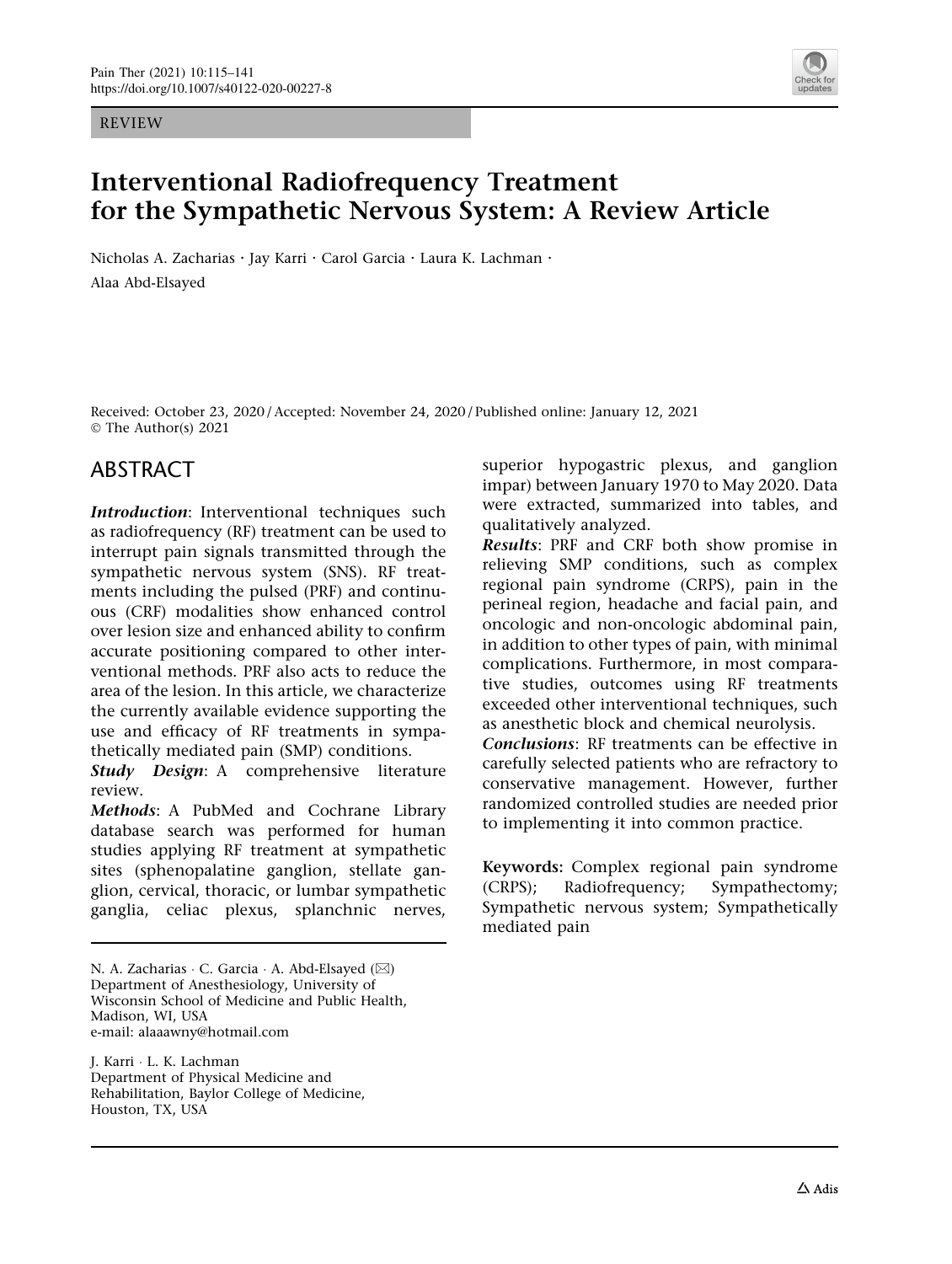### Key Summary Points

#### Why carry out this study?

Radiofrequency treatment is an interventional pain management technique that has shown enhanced control over lesion size and an enhanced ability to confirm accurate positioning compared to other interventional methods.

In this review article, we characterize the currently available evidence supporting the use and efficacy of radiofrequency treatments in sympathetically mediated pain conditions.

#### What was learned from the study?

Radiofrequency treatment shows promise in alleviating complex regional pain syndrome, pain in the perineal region, headache and facial pain, abdominal pain, and other types of pain with minimal complications.

Patients should be carefully selected for radiofrequency treatment, and further randomized controlled studies are needed prior to implementing it into common practice.

## DIGITAL FEATURES

This article is published with digital features, including a summary slide, to facilitate understanding of the article. To view digital features for this article go to [https://doi.org/10.6084/](https://doi.org/10.6084/m9.figshare.13273256) [m9.figshare.13273256.](https://doi.org/10.6084/m9.figshare.13273256)

### INTRODUCTION

The sympathetic nervous system (SNS) has broad-reaching effects and is intricately associated with the central processing of pain through a bidirectional process [\[1](#page-22-0)]. Central processing of factors such as pain, immune signals, hormone signals, and others can be projected outwards to the SNS. In the periphery, efferent sympathetic fiber activity upregulates afferent nociceptive fiber pain signals. This exact coupling is not fully understood but may occur through a combination of suggested mechanisms: noradrenaline released by postganglionic sympathetic fibers acts directly on nociceptive fibers to increase pain signals at any point along the nerve and/or SNS activity contributes to increased pain perception indirectly via interaction with other processes (e.g., blood flow and immune function) [[1](#page-22-0)]. Sympathetically maintained pain (SMP) can occur in various pain syndromes such as complex regional pain syndrome (CRPS) and cluster headache, which have a prevalence of 25/100,000 [\[2](#page-22-0)] and 0.5–1.0/1000 [\[3](#page-22-0)], respectively. Pain due to abdominal cancer is another example. Ninety percent of patients with cancer of any type will experience pain due to their disease [[4](#page-22-0)], and patients with pancreatic cancer, in particular, experience the highest rates of pain [[5\]](#page-22-0). SMP also occurs in many other pain syndromes. Pain syndromes with this feature can be substantially debilitating by affecting work, relationships, and psychological wellbeing in addition to the physical manifestations [\[2](#page-22-0), [3,](#page-22-0) [6](#page-22-0)]. The SNS appears to propagate signals from many different origins of pain including neuronal, visceral, vascular, and musculoskeletal entities [[7](#page-22-0), [8](#page-22-0)]. SNS-driven pain signaling can be dampened via neural blockade of key sympathetic nerves or ganglia. Pain relieved by SNS blockage is said to be SMP [[2](#page-22-0), [9\]](#page-22-0), whereas pain not relieved by SNS blockage is considered sympathetically independent pain (SIP) [\[2](#page-22-0), [9](#page-22-0)]. Typically, temporary nerve blocks are used with diagnostic intent to distinguish between these clinical features before neurolytic measures are pursued [[10–12\]](#page-22-0). Sympathetic targets in clinical practice primarily include sphenopalatine ganglion, stellate ganglion, thoracic or lumbar ganglia, celiac plexus, splanchnic nerves, superior hypogastric plexus, and ganglion impar [\[7](#page-22-0), [8](#page-22-0)]. Though some of these structures are not composed solely of sympathetic fibers, it is believed that the lasting relief occurs from blocking transmission of the SNS signals at these sites [\[7](#page-22-0), [8\]](#page-22-0).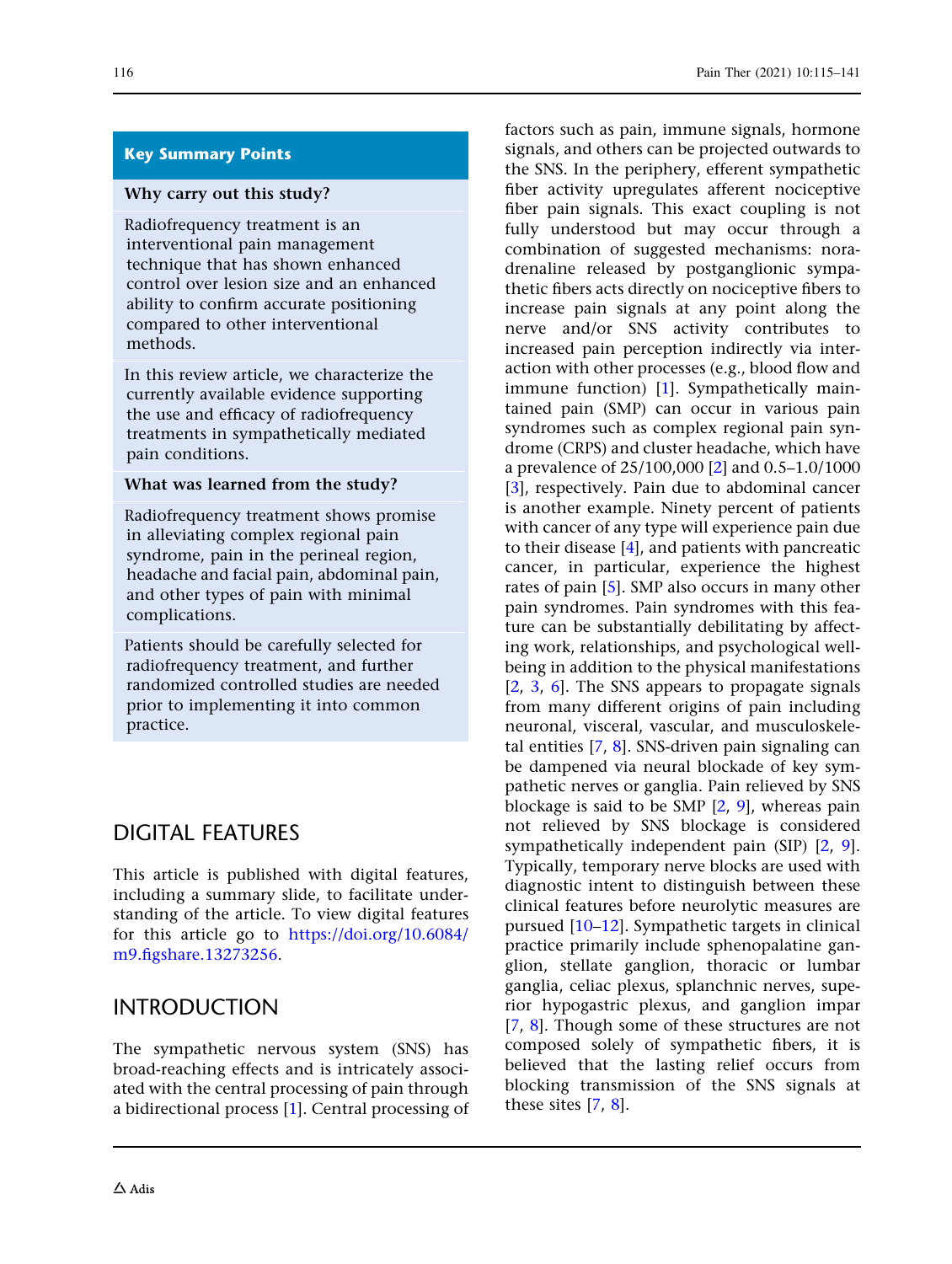Interventional procedures in pain management are typically utilized after failure of conservative measures and pharmacotherapies [\[2,](#page-22-0) [3,](#page-22-0) [5,](#page-22-0) [13–15\]](#page-23-0). Nerve blocks are a useful tool for diagnosis and treatment, but effects may be temporary [[10–12](#page-22-0)]. Neurolytic procedures may extend these effects. While these procedures carry more inherent risk, potential benefits can far exceed their risk in carefully selected patients with refractory pain phenomena [\[2,](#page-22-0) [3](#page-22-0), [5](#page-22-0), [13–15](#page-23-0)]. Neurolytic procedures (e.g., chemical neurolysis, cryotherapy, and radiofrequency [RF] treatment) are all valuable and evidenced interventional strategies [[8,](#page-22-0) [16\]](#page-23-0). Spinal cord stimulation has also shown promise as an alternative strategy, but further study is required to optimize stimulation patterns and parameters in SMP conditions [[17](#page-23-0)]. RF approaches have been applied to an increasing number of SMP conditions because of their ability to create controlled lesions in discrete anatomic locations, with a low propensity for complications relative to other neurolytic measures [\[8\]](#page-22-0). Given their promise for treating SMP, we aim to characterize the currently available evidence supporting the use and efficacy of RF treatments in SMP conditions.

### RF Technique

RF treatment exists in two forms: continuous RF treatment (CRF) and pulsed RF treatment (PRF). CRF functions by sending an alternating current through an electrode tip, which generates destructive heat through ionic oscillations created in surrounding tissue [\[18\]](#page-23-0). Generated temperature is controlled by adjusting the current and voltage passing through the device in the neuro-destructive treatment range of 45–90 °C [\[18\]](#page-23-0). The size of the lesion is controlled by the treatment temperature, duration of treatment, and gauge (G) of the electrode [\[18](#page-23-0)]. Maximum size is achieved at about 90 s. Accurate positioning of the electrode prior to treatment can also be confirmed by using low voltage at specific frequencies to produce a nondestructive current [[18](#page-23-0)]. This can yield a test current for sensory stimulation (50 Hz frequency) and for motor stimulation (2 Hz frequency), which helps to mitigate off-target effects in the surrounding neural structures [[18](#page-23-0)]. Because CRF operates through destructive means, it is generally reserved for non-neuropathic pain, as the target fibers should not contain essential sensory and motor fibers [\[16,](#page-23-0) [18](#page-23-0)].

PRF functions by utilizing short bursts (20 ms) of current two times per second. This allows the use of higher voltages while limiting temperature in the target tissue to under the neurolytic level of  $45^{\circ}$ C [\[18,](#page-23-0) [19](#page-23-0)]. Motor and sensory stimulation can also be carried out in PRF to ensure accurate positioning [\[18\]](#page-23-0). The therapeutic effect may stem from electric field generation and resultant modulation of nerve signaling, though the exact mechanism is not fully understood  $[18, 19]$  $[18, 19]$  $[18, 19]$ . Data also show that it may not be fully nondestructive [\[18\]](#page-23-0). The application of PRF treatment has been debated, but it is a particularly useful strategy for neuropathic pain states where nerve damage is already a primary feature [[16](#page-23-0), [18](#page-23-0)]. Overall, RF treatment is a valuable asset for selective patient populations due to its mode of action. Advantages of its methodology include control over lesion size, multiple modalities, and the ability to confirm accurate positioning.

## **METHODS**

An online literature search was performed via the PubMed and Cochrane Library databases on the use of RF treatment in the SNS. Review of references was also performed to collect additional studies. The search terms used were radiofrequency ablation (RFA), radiofrequency, thermal neurolysis, sympathetic neurolysis, and sympathectomy in combination with descriptors of pain including complex regional pain syndrome (CRPS) and sympathetic mediated pain as well as sympathetic, ganglia, plexus, splanchnic, and pain. The search was limited to the English language and human studies ranging from January 1970 to May 2020. Furthermore, the studies included in this review were limited to those describing RF treatments of the following sympathetic targets applied in clinical practice [\[7](#page-22-0), [8](#page-22-0)]: sphenopalatine ganglion, stellate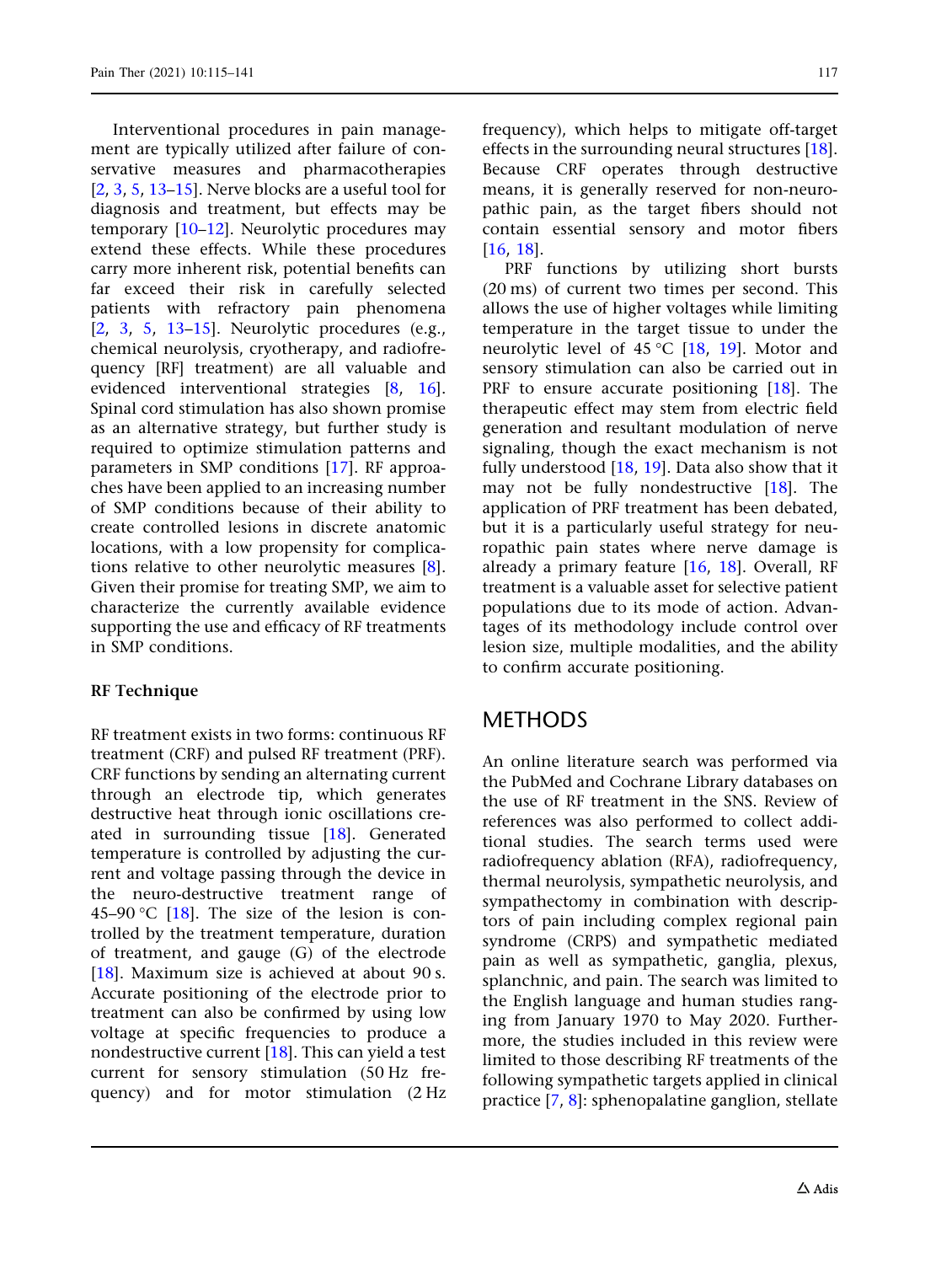ganglion, cervical, thoracic, or lumbar sympathetic ganglia, celiac plexus, splanchnic nerves, superior hypogastric plexus, and ganglion impar. Of note, it is possible that sympathetic activity may play a role outside these SNS sites, such as in the dorsal root ganglia as well as sinuvertebral and basivertebral nerves, but the pathophysiology is not well understood and it was therefore not included in this study [\[9,](#page-22-0) [20–22](#page-23-0)].

Due to the vast diversity of study types, comparison groups, pain phenomena, RFAspecific variables, and reported outcomes, it was impossible to homogenize data sufficient for further analytics. Additionally, all data presented in this review were from previously published studies, and the review does not contain any studies performed by the authors of this article.

### RESULTS

Figure [1](#page-4-0) shows a flow diagram of the literature search and study selection adapted from the Preferred Reporting Items for Systematic Reviews and Meta-Analyses (PRISMA) [[27](#page-23-0)]. Fifty-seven original studies (7 randomized controlled trials, 21 retrospective analyses, 3 prospective analyses, 1 center experience, 7 case series, and 18 case reports) were included in this review. These studies (excluding case series and reports) are summarized in Tables [1,](#page-5-0) [2](#page-7-0), [3,](#page-9-0) [4](#page-12-0), and [5.](#page-15-0) Studies involving RF treatment of the SNS primarily focused on its efficacy in CRPS (Table [1](#page-5-0)) [[28](#page-23-0)[–36\]](#page-24-0), pain in the perineal region (Table [2\)](#page-7-0) [\[37–48](#page-24-0)], headache and facial pain (Table [3\)](#page-9-0) [\[49–](#page-24-0)[63](#page-25-0)], and oncologic and non-oncologic abdominal pain (Table [4\)](#page-12-0) [[64–](#page-25-0)[75](#page-26-0)] in addition to other types of pain (Table [5\)](#page-15-0) [\[76–85](#page-26-0)].

### **DISCUSSION**

#### Relevant Anatomy

Applying RF treatments clinically, as with any neurolytic procedure, requires a detailed understanding of the target and surrounding

118 Pain Ther (2021) 10:115–141

anatomy to ensure both efficacy and avoidance of serious complications [[8](#page-22-0), [10–12\]](#page-22-0). The SNS contains preganglionic inputs originating in the lateral horn of the spinal cord from the T1–L2 vertebral levels. These inputs synapse with postganglionic cell bodies that are either paravertebral (sympathetic chain alongside vertebral column) or prevertebral (along the abdominal aorta and ventral branches). Postganglionic fibers are then spread diffusely across the body to target sites.

The sphenopalatine ganglion receives sympathetic inputs from the postganglionic fibers from the cervical level [\[11\]](#page-22-0) and contains inputs from parasympathetic, sensory, and secretomotor fibers [\[7](#page-22-0)]. It is located deep within the pterygoid fossa at the opening of the pterygoid canal posterior to the maxillary sinus [[7](#page-22-0)]. It is thought that blocking sympathetic activity at this site plays a major role in therapeutic practice [\[7\]](#page-22-0), but it is important to consider the diversity of fibers in this ganglion that may also be contributory.

Paravertebral ganglia span the length of the vertebral column and traverse on the lateral aspects until it fuses at the ganglion impar. Prevertebral ganglia form when preganglionic fibers pass through paravertebral ganglia without synapsing. There are three cervical ganglia. The inferiormost is the inferior cervical ganglion or the stellate ganglion. The stellate ganglion is typically formed by a fusion of ganglia at the C7 and T1 levels [\[12,](#page-22-0) [23\]](#page-23-0), but may involve fusion of ganglia as far as  $T4$   $[23]$ . It is located anterior to the transverse processes, anteromedial to the vertebral artery, and medial to the common carotid artery and jugular vein [[12](#page-22-0)].

With the exception of T1, thoracic ganglia lie at the posterolateral aspect of the vertebral column with the pleural space anterolateral [\[24\]](#page-23-0). Preganglionic fibers may synapse in the sympathetic chain in order for postganglionic fibers to travel with spinal nerves or to the cardiac plexus [[23](#page-23-0)]. Alternatively, in the region of T5–T12, preganglionic fibers may pass through the paravertebral ganglia and give rise to the three thoracic splanchnic nerves. The greater splanchnic nerve originates from T5 or T6 to T9 or T10 levels, the lesser splanchnic nerve originates from the T9 and T10 or T10 and T11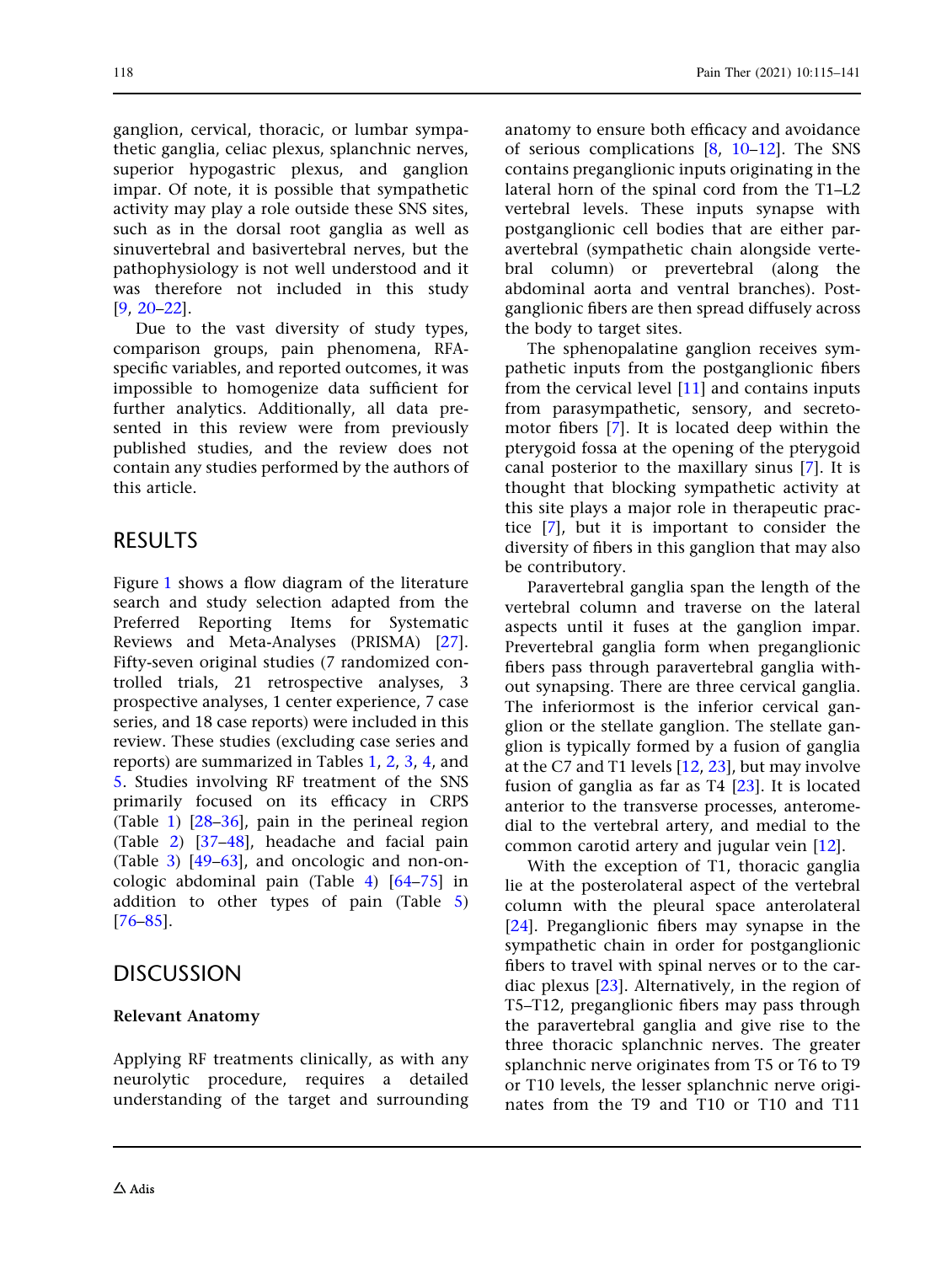<span id="page-4-0"></span>

Fig. 1 Flow diagram adapted from PRISMA [[27](#page-23-0)]

levels, and the least splanchnic nerve originates from the T11 and T12 levels [[23](#page-23-0), [25](#page-23-0)]. The thoracic splanchnic nerves then synapse within the celiac plexus, which helps transmit nociceptive signals from abdominal viscera [\[23,](#page-23-0) [25\]](#page-23-0). The celiac plexus is a prevertebral ganglia that encircles the celiac and superior mesenteric arteries at the branch point from the abdominal aorta [[23](#page-23-0), [25](#page-23-0)]. This area is in the retroperitoneal space and is surrounded by the abdominal aorta immediately posterior, the inferior vena cava to the right, and the pancreas immediately anterior [\[25\]](#page-23-0).

Paravertebral lumbar sympathetic ganglia can be variable in number and location [[23](#page-23-0)]. However, generally, these ganglia are located anterolaterally to the lumbar vertebrae with the peritoneal cavity anterolateral, abdominal aorta and inferior vena cava anterior, and somatic nerves in close proximity [\[10\]](#page-22-0). Preganglionic fibers in the lumbar region may synapse in the sympathetic chain in order for postganglionic fibers to travel with spinal nerves. Alternatively, preganglionic fibers may travel to lumbar splanchnic nerves destined for the abdominal aortic, inferior mesenteric, and hypogastric plexuses [[23](#page-23-0)].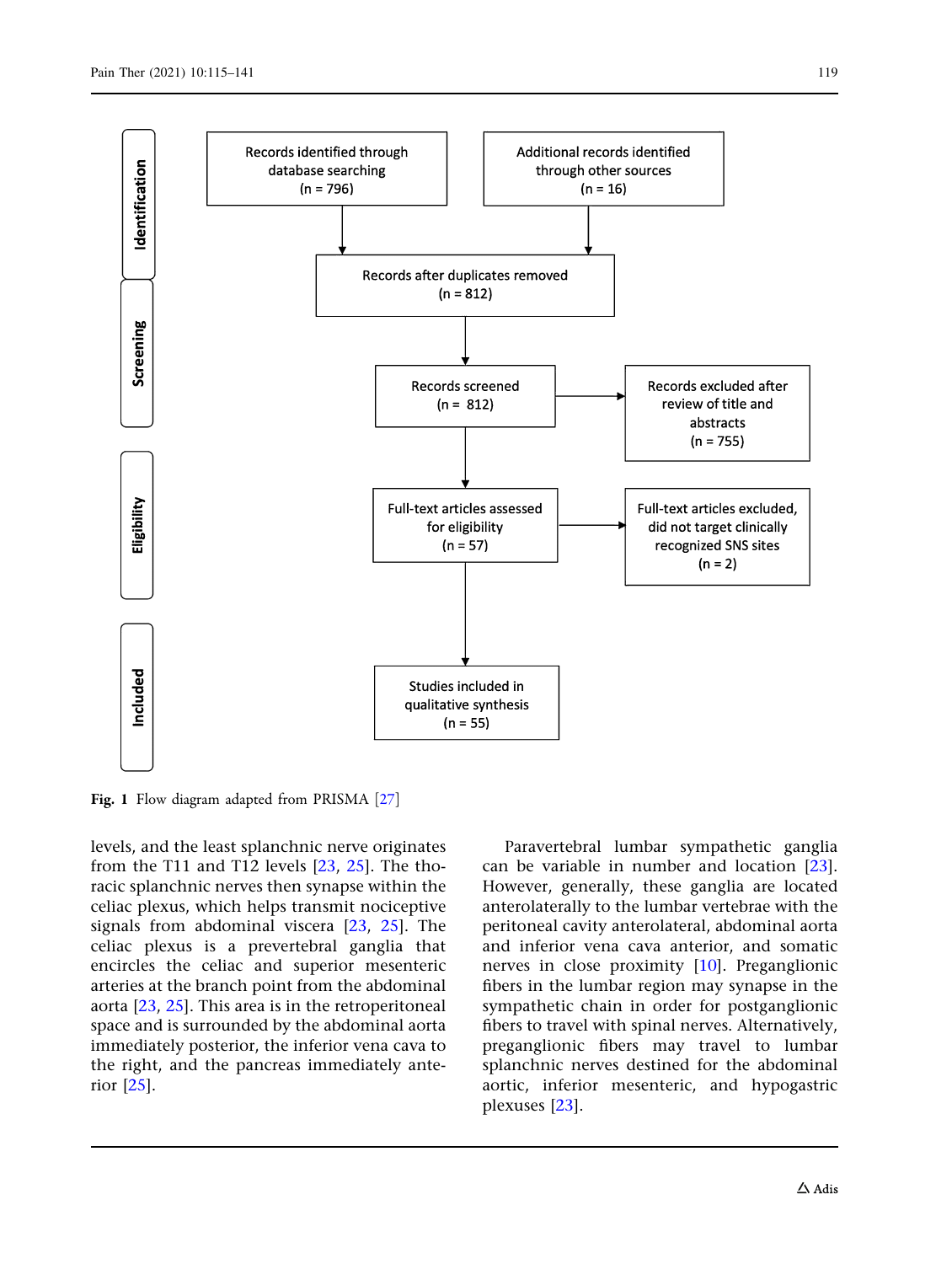| Table 1 CRPS             |               |                                                                                                                        |                                                                                       |                                                                                                                                                                                                                                                                                                                                |                                                                                                                                                                                                                                  |
|--------------------------|---------------|------------------------------------------------------------------------------------------------------------------------|---------------------------------------------------------------------------------------|--------------------------------------------------------------------------------------------------------------------------------------------------------------------------------------------------------------------------------------------------------------------------------------------------------------------------------|----------------------------------------------------------------------------------------------------------------------------------------------------------------------------------------------------------------------------------|
| References               | Study<br>type | Population                                                                                                             | Treatment method                                                                      | Outcomes                                                                                                                                                                                                                                                                                                                       | Complications                                                                                                                                                                                                                    |
| Park et al.<br>[36]      | RA            | PRF), 47.6 ± 10.04<br>extremity CRPS I,<br>$48.2 \pm 13.16$ (TSG<br>$n = 15$ , Upper<br>(CSG PRF)<br>age:              | PRF applied to T2<br>$(n = 5)$ or SG<br>and T3 TSG<br>$(n = 10)$                      | had lower 1-week NRS scores ( $p = .015$ ),<br>difference in patient hands in 100% and<br>SG PRF in 40% of patients. TSG PRF<br>TSG PRF showed $> 1.5$ °C temperature<br>and longer effect duration (TSG PRF:<br>85.71 ± 40.35 days vs. SG PRF:<br>$34.90 \pm 27.18$ days, $p = .007$ )                                        | None reported                                                                                                                                                                                                                    |
| Kim et al.<br>$[35]$     | $R\Lambda$    | age: 45.16 ± 10.71<br>extremity CRPS I,<br>$n = 12$ , Upper                                                            | PRF applied to C6<br>and C7 CSG                                                       | $( \geq 30\%$ self-described degree of benefit),<br>91.7% obtained at least moderate benefit<br>31.41 $\pm$ 26.07 days. Mean temperature<br>which was maintained for a mean of<br>1.39 $\pm$ 0.96 °C following procedure<br>difference between patient hands of                                                                | None reported                                                                                                                                                                                                                    |
| Kastler et al.<br>[33]   | RA            | extremity CRPS I,<br>age: 49.5 (25-81)<br>$n = 67$ , Upper                                                             | $(n = 34)$ applied to<br>$(n = 33)$ or CRF<br>Anesthetic block<br>SG                  | $>$ 50% reduction in VAS at 2 years) rate<br>due to needle placement difficulties in the<br>with the block group (21.2%). Technical<br>$(100\%)$ compared with CRF group $(92\%)$<br>Significantly ( $p < 0.0001$ ) higher success<br>success rate was higher in block group<br>in the CRF group (67.6%) compared<br>CRF group | Horner's syndrome (3 weeks) and one<br>2 minor complications in CRF group:<br>case of prevertebral hematoma                                                                                                                      |
| et al. [29]<br>Manjunath | RCT           | $n = 20$ , Lower limb<br>$38.9 \pm 13.22$<br>$51.6 \pm 10.03$<br>CRPS I, age:<br>$(\mbox{CRF})$ and<br>$\widetilde{S}$ | CRF $(n=10)$ or CN<br>via phenol injection<br>$(n = 10)$ applied to<br>L2, L3, L4 LSG | pain quality assessments such as intensity<br>similar pain relief ( $\sim$ 50% reduction in<br>of pain, dull pain, hot pain, etc.) over a<br>VAS and reduction in various types of<br>Both methods showed significant and<br>4-month follow-up                                                                                 | temporary soreness at the site of injection<br>positioning (2 CRF patients and 1 CN<br>Post-sympathectomy neuralgia (1 CN<br>patient), all patients complained of<br>patient), paresthesia during needle<br>$(5-7 \text{ days})$ |

<span id="page-5-0"></span>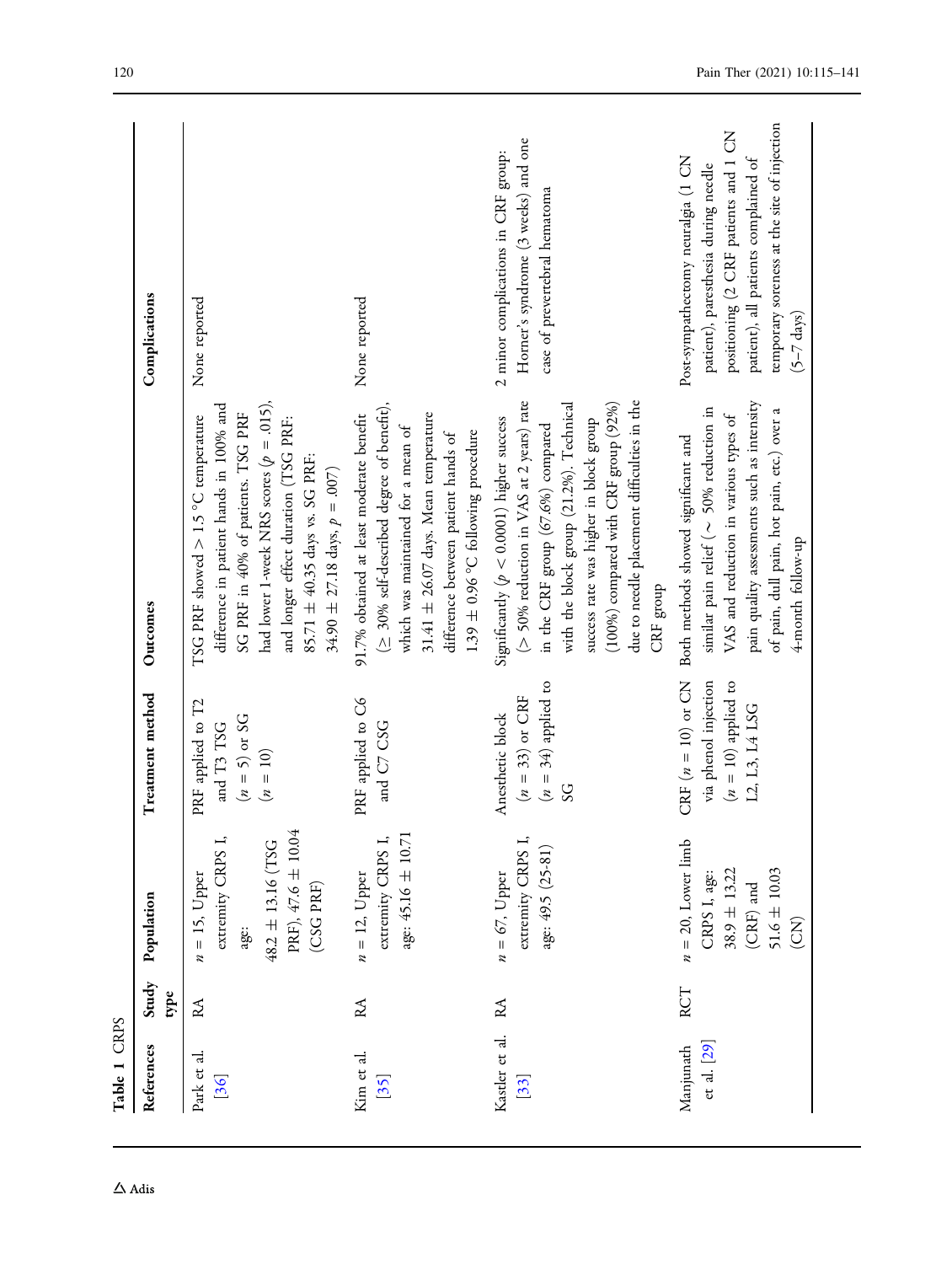| Table 1 continued                |      |                                                         |                                                                                           |                                                                                                                                                                                                                                                                                                                                    |                                                                                                                                       |
|----------------------------------|------|---------------------------------------------------------|-------------------------------------------------------------------------------------------|------------------------------------------------------------------------------------------------------------------------------------------------------------------------------------------------------------------------------------------------------------------------------------------------------------------------------------|---------------------------------------------------------------------------------------------------------------------------------------|
| References                       | type | Study Population                                        | Treatment method                                                                          | Outcomes                                                                                                                                                                                                                                                                                                                           | Complications                                                                                                                         |
| Geurts et al. RA<br>[34]         |      | extremity CRPS I,<br>mean age: 47<br>$n = 27$ , Upper   | CRF applied to the<br>SS                                                                  | After 6-8 weeks, 21 were pain-free and 4<br>remained pain-free after a mean follow-<br>had an improvement in pain. 16<br>up period of 13.2 months                                                                                                                                                                                  | Vasovagal collapse and hematoma at<br>puncture site in 2 patients                                                                     |
| Haynsworth<br>Jr. et al.<br>[28] | PA   | extremity CRPS,<br>age: $(24-78)$<br>$n = 17$ , Lower   | the L2, L3, L4 LSG<br>via phenol injection<br>CRF $(n = 8)$ or CN<br>$(n = 9)$ applied to | after 8 weeks, compared to 12% in the<br>showed signs of sympathetic blockade<br>89% of patients in the phenol group<br>CRF group                                                                                                                                                                                                  | CRF and 33% of CN patients) and mild<br>to moderate pain post-procedure in 6/9<br>Post-sympathectomy neuralgia (11% of<br>CN patients |
|                                  |      | LSG lumbar sympathetic ganglia, PA prospective analysis |                                                                                           | RA retrospective analysis, CRPS complex regional pain syndrome, PRF pulsed radiofrequency, TSG thoracic sympathetic ganglia, SG stellate ganglion, NRS numeric<br>rating scale, CSG cervical sympathetic ganglia, CRF continuous radiofrequency, VAS visual analog scale, RCT randomized controlled trial, CN chemical neurolysis, |                                                                                                                                       |

The ganglion impar is formed by the fusion of the right and left sympathetic chains receiving inputs from lumbar and sacral sympathetic and parasympathetic fibers [\[23,](#page-23-0) [26\]](#page-23-0). It is located anterior to the sacrococcygeal junction and posterior to the rectum and helps provide innervation to pelvic viscera and genitalia [[26](#page-23-0)].

#### Chronic SMP Conditions

#### **CRPS**

CRPS is a condition that is principally characterized by persistent regional pain (either spontaneous or evoked) often accompanied by allodynia and hyperalgesia. It may also present with myriad other symptoms including autonomic disturbances (edema, change in skin temperature, sweating, or change in skin color), motor impairments, or trophic changes (alterations to hair, skin, or nails). This may occur following a lesion, trauma, or other inciting event. The pain also does not coincide with the degree or timing of the event. There are two types of CRPS. CRPS type 1 (reflex sympathetic dystrophy) occurs in the absence of nerve injury, and CRPS type 2 (causalgia) involves peripheral nerve injury [[2](#page-22-0), [17\]](#page-23-0). Multidisciplinary collaboration including pain management, physical/occupational therapy, and psychological therapy is essential in the treatment of CRPS [\[2,](#page-22-0) [17\]](#page-23-0). Pain management is especially critical to make physiotherapy tolerable [\[2](#page-22-0), [17\]](#page-23-0). First-line treatment involves a combination of carefully considered pharmacologic agents including nonsteroidal anti-inflammatory drugs (NSAIDs), anticonvulsants (gabapentin, pregabalin, and carbamazepine), steroids, opioids, and others [\[2](#page-22-0), [17](#page-23-0)]. Second-line therapies involve interventional procedures [\[2,](#page-22-0) [17](#page-23-0)]. Sympathetic ganglion blocks can be effective diagnostic and treatment tools [[2,](#page-22-0) [17](#page-23-0)]. Additional interventional procedures, such as spinal cord stimulation (SCS), intrathecal drug delivery, sympatholytic procedures, and PRF, can all be valuable if pain remains refractory [\[2,](#page-22-0) [17\]](#page-23-0).

Studies investigating the effectiveness of RF treatment in CRPS have targeted lumbar sympathetic ganglia at the L2, L3, and L4 vertebral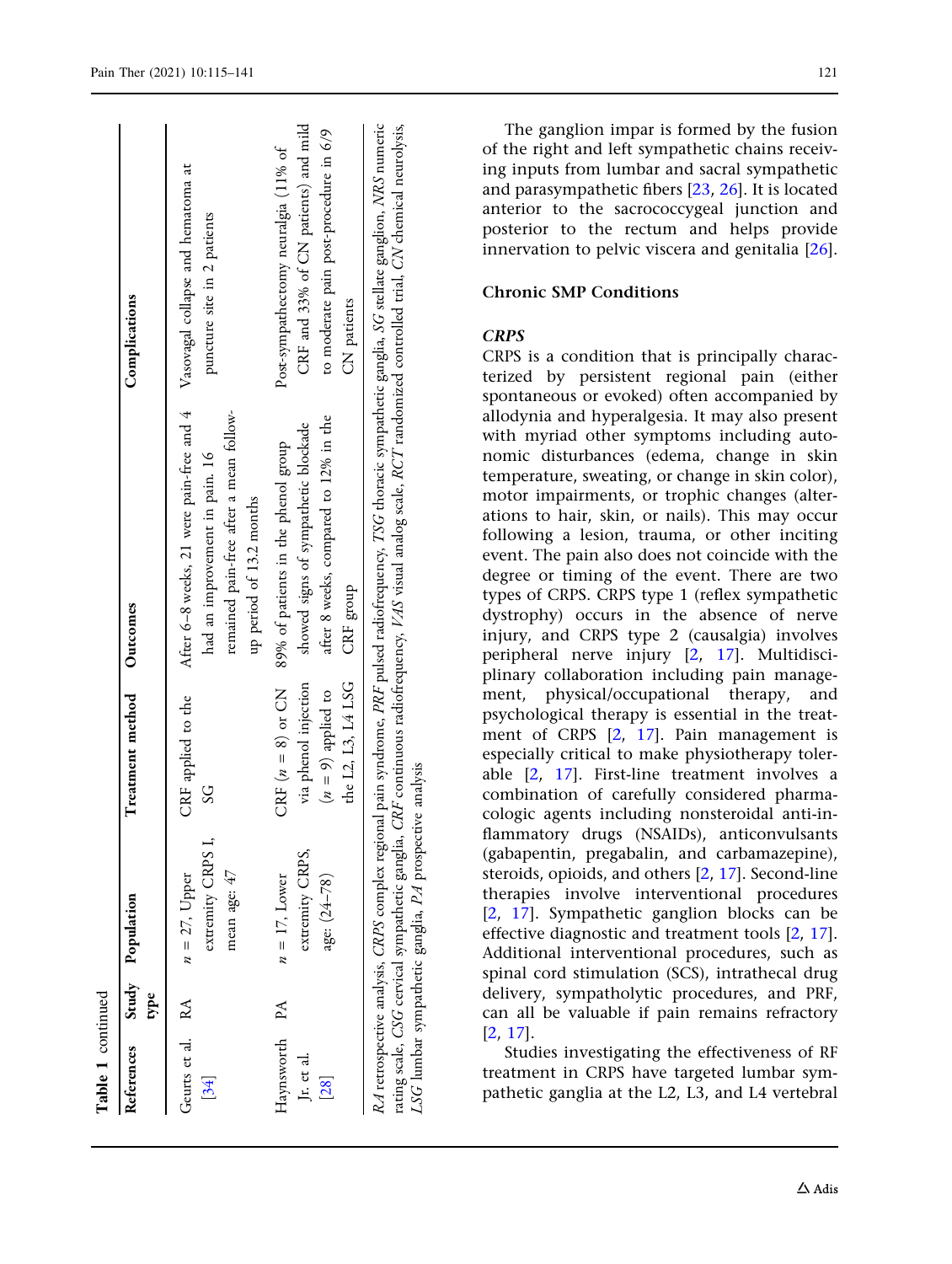<span id="page-7-0"></span>

| Table 2 Pain in perineal region |      |                                                                                                                                                                                     |                                                                                      |                                                                                                                                                                                                                                                                                                                                                                                               |                                                                   |
|---------------------------------|------|-------------------------------------------------------------------------------------------------------------------------------------------------------------------------------------|--------------------------------------------------------------------------------------|-----------------------------------------------------------------------------------------------------------------------------------------------------------------------------------------------------------------------------------------------------------------------------------------------------------------------------------------------------------------------------------------------|-------------------------------------------------------------------|
| References Study                | type | Population                                                                                                                                                                          | Treatment method                                                                     | Outcomes                                                                                                                                                                                                                                                                                                                                                                                      | Complications                                                     |
| Sir et al.<br>[44]              | RA   | $n = 39$ , Coccydynia, age: 42.64 ± 13.60<br>14.68 (PRF)<br>(block) and $45.52 \pm$                                                                                                 | $(n = 25)$ applied to the<br>anesthetic block<br>ganglion impar<br>PRF $(n = 14)$ or | satisfaction was 71.4% vs. 48% in favor of<br>significant drops in mean NPRS score up<br>to the 3rd month, but blockade returned<br>to baseline by 6th month. Patient<br>PRF and blockade showed similar<br>PRF                                                                                                                                                                               | Hypotension and<br>bradycardia (1<br>block patient)<br>anesthetic |
| Kırcelli<br>et al.<br>[39]      | RA   | $n = 20$ , Coccydynia, age: 48.7 ± 14.3                                                                                                                                             | CRF applied to the<br>ganglion impar                                                 | and 61.1% of patients at 6 and 12 months<br>respectively. Successful outcomes in 67.4%<br>patients at 1, 6, 12 months of follow-up,<br>$>$ 50% VNS reduction in 20, 18, 15<br>utilizing EQ-5D                                                                                                                                                                                                 | None reported                                                     |
| Usmani<br>et al.<br>[40]        | RCT  | $n = 65$ , Chronic non-oncologic perineal pain<br>age: 39.32 $\pm$ 14.29<br>(coccydynia, anal pain, perineal pain,<br>15.64 (PRF)<br>sacrococcygeal pain),<br>(CRF) and 42.32 $\pm$ | $(n = 31)$ applied to the<br>CRF $(n = 34)$ or PRF<br>ganglion impar                 | PRF showed insignificant pain relief (similar Short-lived<br>to baseline VAS during follow-up) except<br>at 1 day, whereas CRF showed significant<br>excellent results at the end of follow-up as<br>pain relief (VAS reduction from baseline)<br>throughout follow-up (6 weeks). 82% of<br>CRF and 13% of PRF patients had<br>measured by a subjective patient<br>satisfaction questionnaire | infection at the<br>puncture in 5<br>site of skin<br>patients     |
| et al.<br>Gopal<br>$[42]$       | RA   | $n = 20$ , Coccydynia, age: 51.3 years (range<br>$36 - 78$ years)                                                                                                                   | PRF applied to the<br>ganglion impar                                                 | (6.53-0.93), little or no analgesics needed<br>patients (significantly lowered VAS scores<br>Many patients who were unable to work<br>before the procedure were able to return<br>for pain control) after 6 and 12 months.<br>to work afterwards $(11/14)$ . 5 $(25%)$<br>Treatment was successful in 15 (75%)<br>received no relief                                                          | None reported                                                     |

 $\Delta$ Adis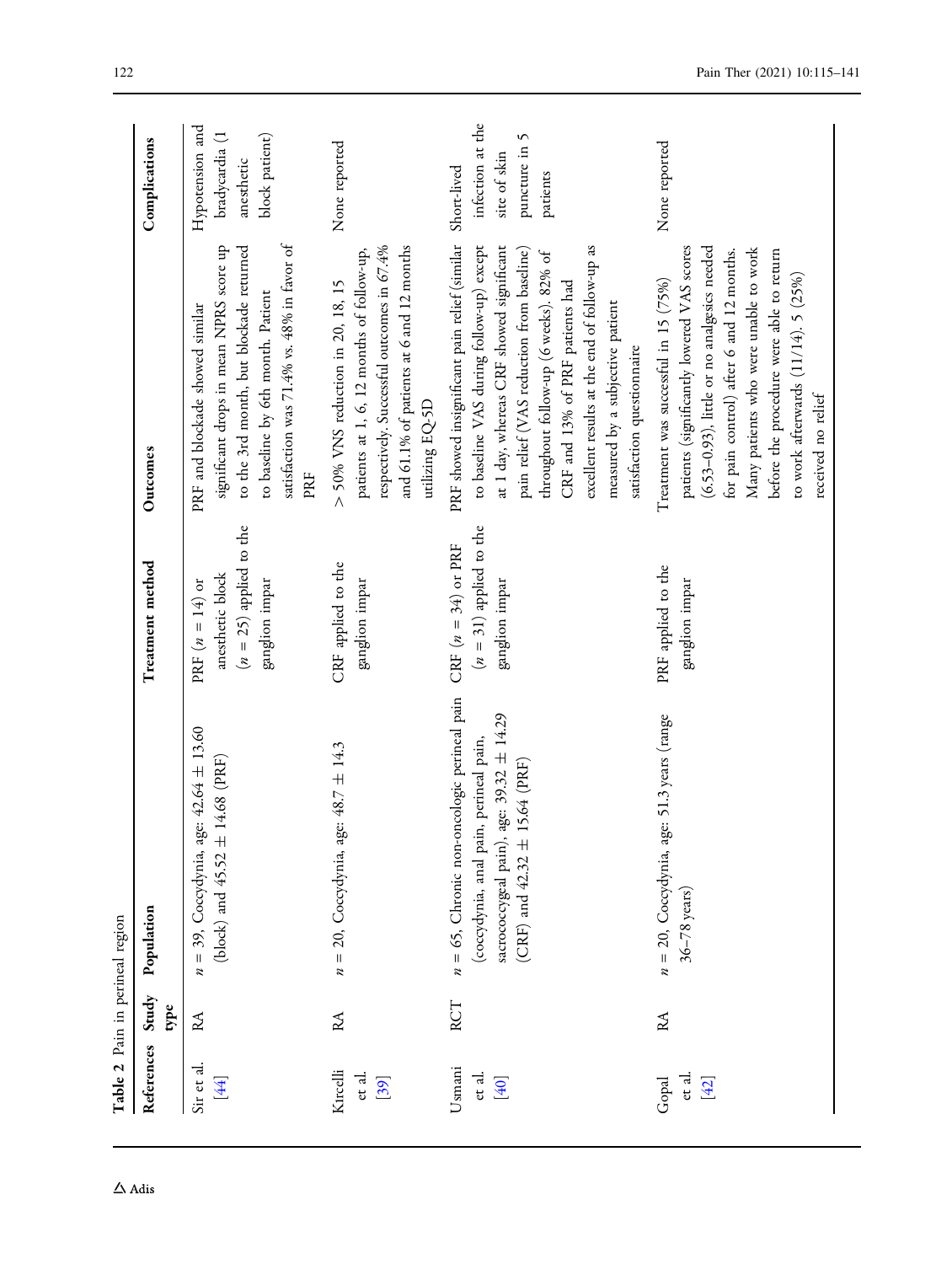| Table 2 continued           |               |                                                                                                                                                                                                                                                       |                                                                                                           |                                                                                                                                                                                                                           |               |
|-----------------------------|---------------|-------------------------------------------------------------------------------------------------------------------------------------------------------------------------------------------------------------------------------------------------------|-----------------------------------------------------------------------------------------------------------|---------------------------------------------------------------------------------------------------------------------------------------------------------------------------------------------------------------------------|---------------|
| References                  | Study<br>type | Population                                                                                                                                                                                                                                            | Treatment method                                                                                          | Outcomes                                                                                                                                                                                                                  | Complications |
| Karaman<br>et al.<br>$[43]$ | RA            | $n = 8$ , Coccygeal region pain, age:<br>$39.4 \pm 14.3$                                                                                                                                                                                              | ganglion impar ( $n = 8$ )<br>sympathetic locations<br>PRF applied to the<br>and other non-<br>$(n = 16)$ | their VAS scores over a 8.9 $\pm$ 6.4-month<br>75% of patients had $\geq$ 50% decrease in<br>follow-up period                                                                                                             | None reported |
| Atim $[41]$ RA              |               | $n = 21$ , Coccydynia, age: median 36 (range<br>$5 - 144$                                                                                                                                                                                             | PRF applied to the<br>ganglion impar                                                                      | and 19% of patients with excellent, good,<br>patient satisfaction showed 57%, 24%,<br>6 months, respectively. A subjective<br>reduction) was seen at 3 weeks and<br>90% and 81% success ( $>$ 50% VAS<br>and poor results | None reported |
| Demircay<br>et al.<br>[38]  | RA            | $n = 10$ , Coccydynia, age: 49.2 ± 14.4                                                                                                                                                                                                               | CRF applied to the<br>ganglion impar                                                                      | 90% of patients had a successful outcome<br>scores were correlated with VNS scores<br>improvement) after 6 months. EQ-5D<br>experienced failure (33% VNS score<br>( $>$ 50% VNS reduction) and 10%                        | None reported |
| Reig et al.<br>[37]         | PA            | episiotomy pain, anal pain, pain of the<br>$n = 13$ , Perineal region pain (sacroiliitis,<br>postherpetic neuralgia, post-traumatic<br>perianal pain, vulvovaginitis, post-<br>sacrococcygeal pain, coccydynia,<br>glans), age: 54 (35-76)            | CRF applied to the<br>ganglion impar                                                                      | Average of 50% reduction in VAS with a<br>95% CI (22.8% to 77.1%) over a mean<br>duration of 2.2 months (1-6 months)                                                                                                      | None reported |
|                             |               | RA retrospective analysis, PRF pulsed radiofrequency, NPRS numeric pain rating scale, CRF continuous radiofrequency, VNS visual numeric scale, EQ-5D EuroQol<br>SD, RCT randomized controlled trial, VAS visual analog scale, PA prospective analysis |                                                                                                           |                                                                                                                                                                                                                           |               |

 $\Delta$ Adis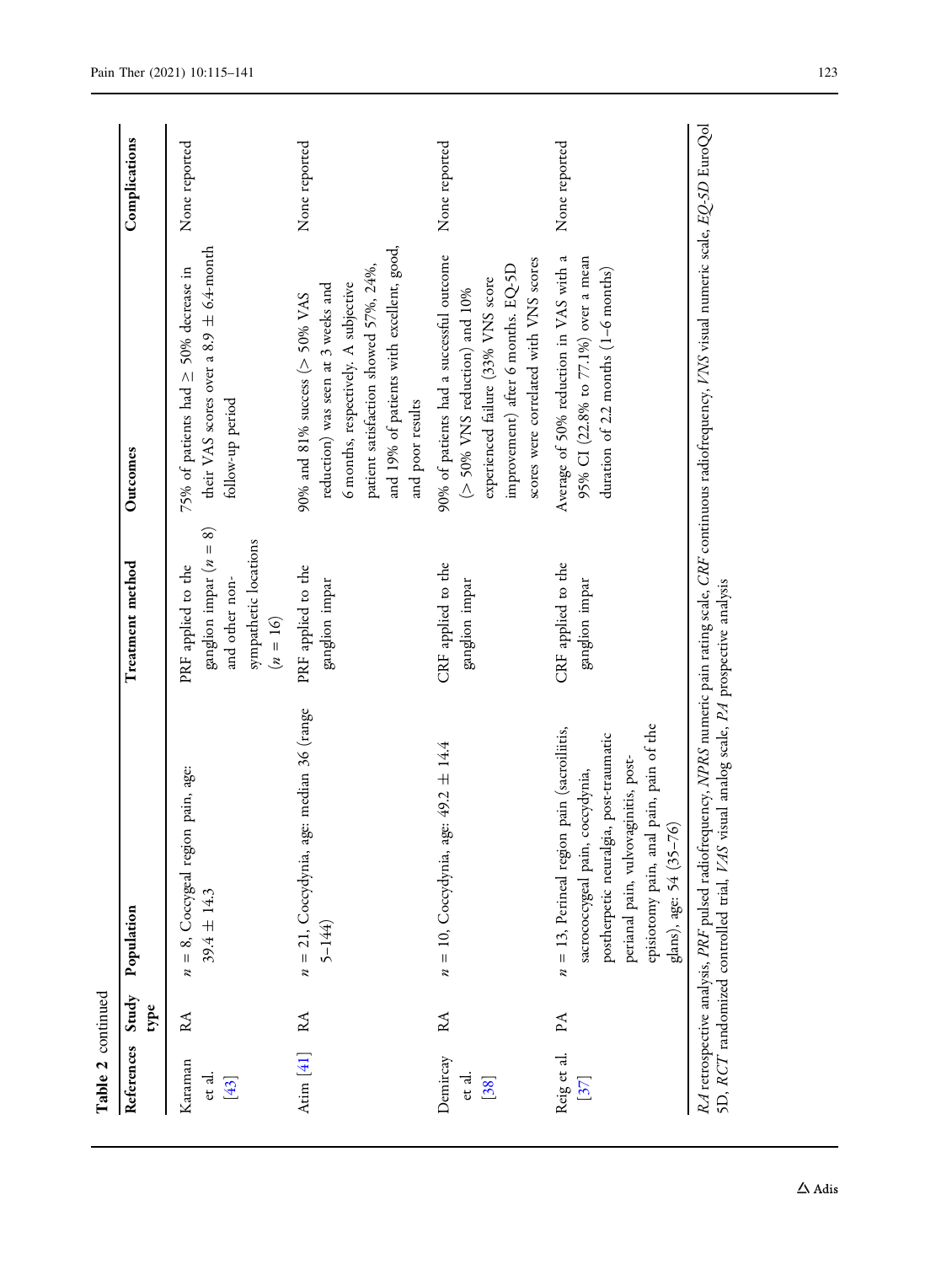<span id="page-9-0"></span>

| Table 3 Headache and facial pain    |      |                                                                                                                                                                                 |                                                                    |                                                                                                                                                                                                                                                                                                                         |               |
|-------------------------------------|------|---------------------------------------------------------------------------------------------------------------------------------------------------------------------------------|--------------------------------------------------------------------|-------------------------------------------------------------------------------------------------------------------------------------------------------------------------------------------------------------------------------------------------------------------------------------------------------------------------|---------------|
| References Study                    | type | Population                                                                                                                                                                      | Treatment<br>method                                                | Outcomes                                                                                                                                                                                                                                                                                                                | Complications |
| Salgado-<br>López<br>et al.<br>[52] | PA   | $n = 37$ , Chronic cluster headache, age:<br>$40(26-59)$                                                                                                                        | applied to<br>$(n = 13)$<br>$(n = 24)$<br>the SPG<br>or CRF<br>PRF | CRF and 4.69 months for PRF), and<br>68.1 (15-148) month follow-up. No<br>and transient relief (5.21 months for<br>29.7% did not improve over a mean<br>symptoms and pharmacologic need)<br>major difference between PRF and<br>13.5% experienced complete clinical<br>relief, 56.8% had partial (reduced<br>CRF groups | None reported |
| Fang et al.<br>[53]                 | RA   | $n = 16$ , Episodic ( $n = 13$ ) and chronic<br>$(n = 3)$ cluster headache, age:<br>$44.6 \pm 13.9$                                                                             | to the SPG<br>PRF applied                                          | 11/13 episodic and 1/3 chronic cluster None reported<br>complete relief within 6.3 $\pm$ 6.0 days<br>was significantly shorter and periods<br>post-procedure. Duration of clusters<br>significant) following treatment<br>headaches patient experienced<br>of remission were longer (not                                |               |
| et al.<br>Akbas<br>[57]             | RA   | (atypical facial pain, SPG neuralgia due<br>unilateral migraine headaches), age: 56<br>$n = 27$ , Chronic face and head pain<br>to zona zoster, atypical TN, and<br>$(27 - 78)$ | to the SPG<br>PRF applied                                          | 23% had no pain relief (VNRS 7-10), None reported<br>0-2), and $42\%$ had mild to moderate<br>35% had complete relief (VNRS<br>pain relief (VNRS 3-6) after<br>3 months                                                                                                                                                 |               |
| Oomen<br>et al.<br>[58]             | RA   | postherpetic and SN, SNPT, cluster<br>(atypical facial pain, neuropathy,<br>headache, SUNCT), age: 33-78<br>$n = 15$ , Headache and facial pain                                 | CRF applied<br>to the SPG                                          | positive results were seen in Sluder's<br>neuropathy, atypical facial pain, and<br>9 out of 15 patients had considerable<br>pain relief ( $\geq$ 90% reduction) at<br>3 months post-procedure. Most<br>cluster headache                                                                                                 | None reported |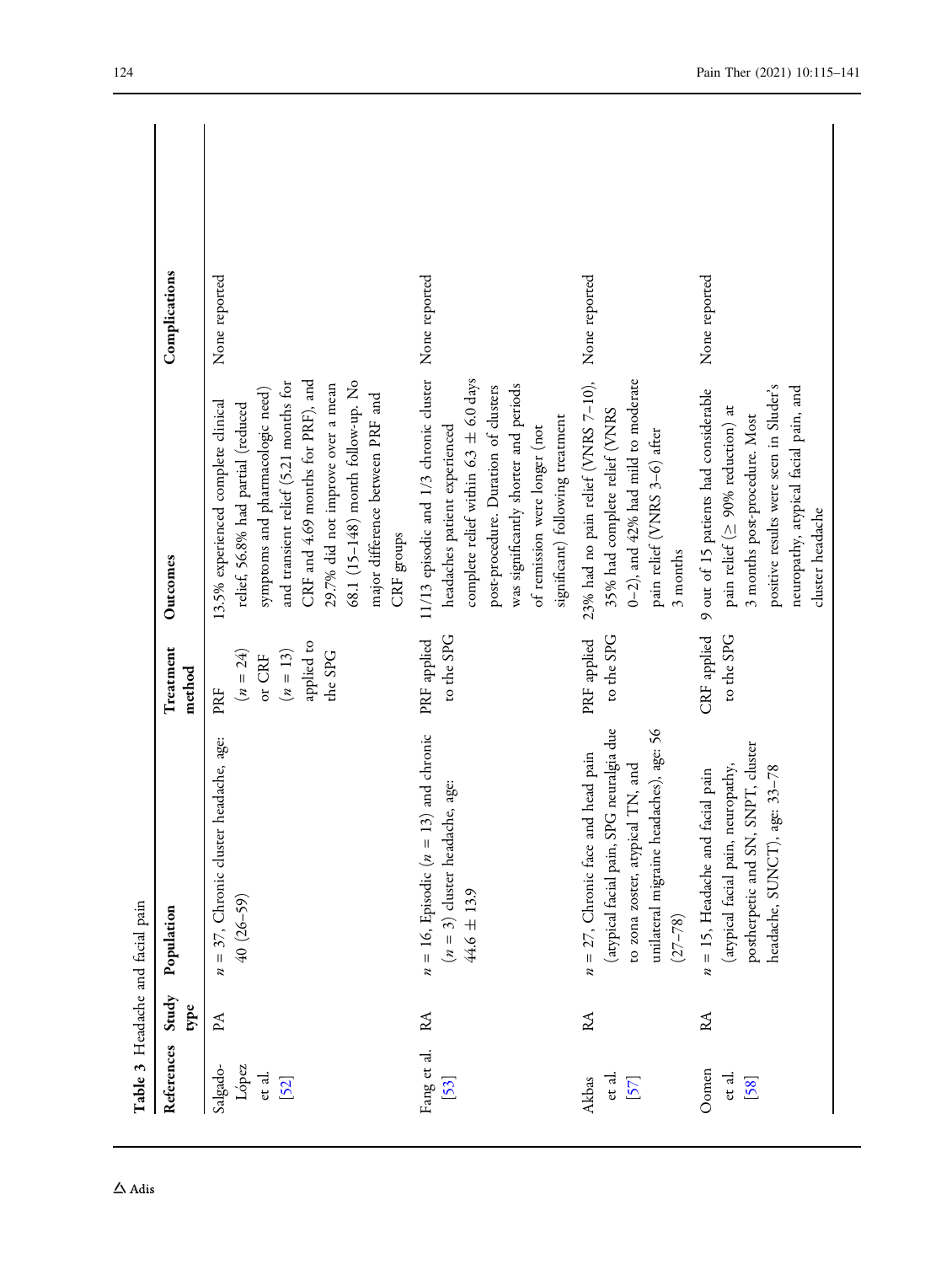| Table 3 continued                                |      |                                                                                                                                                                                          |                           |                                                                                                                                                                                                                                                                                                                                                                                                                                                                                                                       |                                                                                                                                                                                     |
|--------------------------------------------------|------|------------------------------------------------------------------------------------------------------------------------------------------------------------------------------------------|---------------------------|-----------------------------------------------------------------------------------------------------------------------------------------------------------------------------------------------------------------------------------------------------------------------------------------------------------------------------------------------------------------------------------------------------------------------------------------------------------------------------------------------------------------------|-------------------------------------------------------------------------------------------------------------------------------------------------------------------------------------|
| References Study                                 | type | Population                                                                                                                                                                               | Treatment<br>method       | Outcomes                                                                                                                                                                                                                                                                                                                                                                                                                                                                                                              | Complications                                                                                                                                                                       |
| Narouze<br>et al.<br>[50]                        | RA   | headache, age:<br>$n = 15$ , Chronic cluster<br>not disclosed                                                                                                                            | CRF applied<br>to the SPG | medication after 18 months. 13% had<br>chronic to episodic form and reduced<br>need for medications, and 20% were<br>18 months and significantly reduced<br>which switched to episodic cluster<br>experienced no change or increase<br>Overall, significantly reduced attack<br>complete resolution on one side,<br>headache-free in the absence of<br>initially before seeing a positive<br>change. 46.7% alteration from<br>frequency and intensity after<br>headache on the other side<br>PDI after 12 months. 20% | for 3-6 weeks. and 1 patient reported<br>in the upper gums and cheek lasting<br>46.7% reported temporary paresthesias<br>a coin-like area of permanent<br>anesthesia over his cheek |
| Bayer et al.<br>[56]                             | RA   | atypical TN nonresponsive to prior<br>(atypical facial pain, SPG neuralgia,<br>treatments, and unilateral migraine<br>$n = 30$ , Headache and facial pain<br>headaches), age: 45 (22-82) | to the SPG<br>PRF applied | 14%, 21%, and 65% of patients had no<br>to moderate reduction in oral opioids<br>pain relief, complete pain relief, and<br>respectively, and 65% reported mild<br>over a range of 4 to 52 months<br>mild to moderate pain relief,                                                                                                                                                                                                                                                                                     | None reported                                                                                                                                                                       |
| Filippini-<br>Moor<br>et al.<br>[49]<br>$\Delta$ | RA   | $n = 19$ , Episodic ( $n = 17$ ) and chronic<br>( $n = 2$ ) cluster headache, age: 47.2<br>(19–76)                                                                                       | CRF applied<br>to the SPG | variable (up to 12 months) and repeat<br>marked/partial, and no improvement,<br>37%, 37% over long-term follow-up<br>respectively. through 12 months of<br>$(9-64$ months with a mean of 33)<br>follow-up, which reduced to 28%,<br>50%, 22%, and 28% had complete,<br>procedures were need in 11/19<br>Duration of improvement was                                                                                                                                                                                   | None reported                                                                                                                                                                       |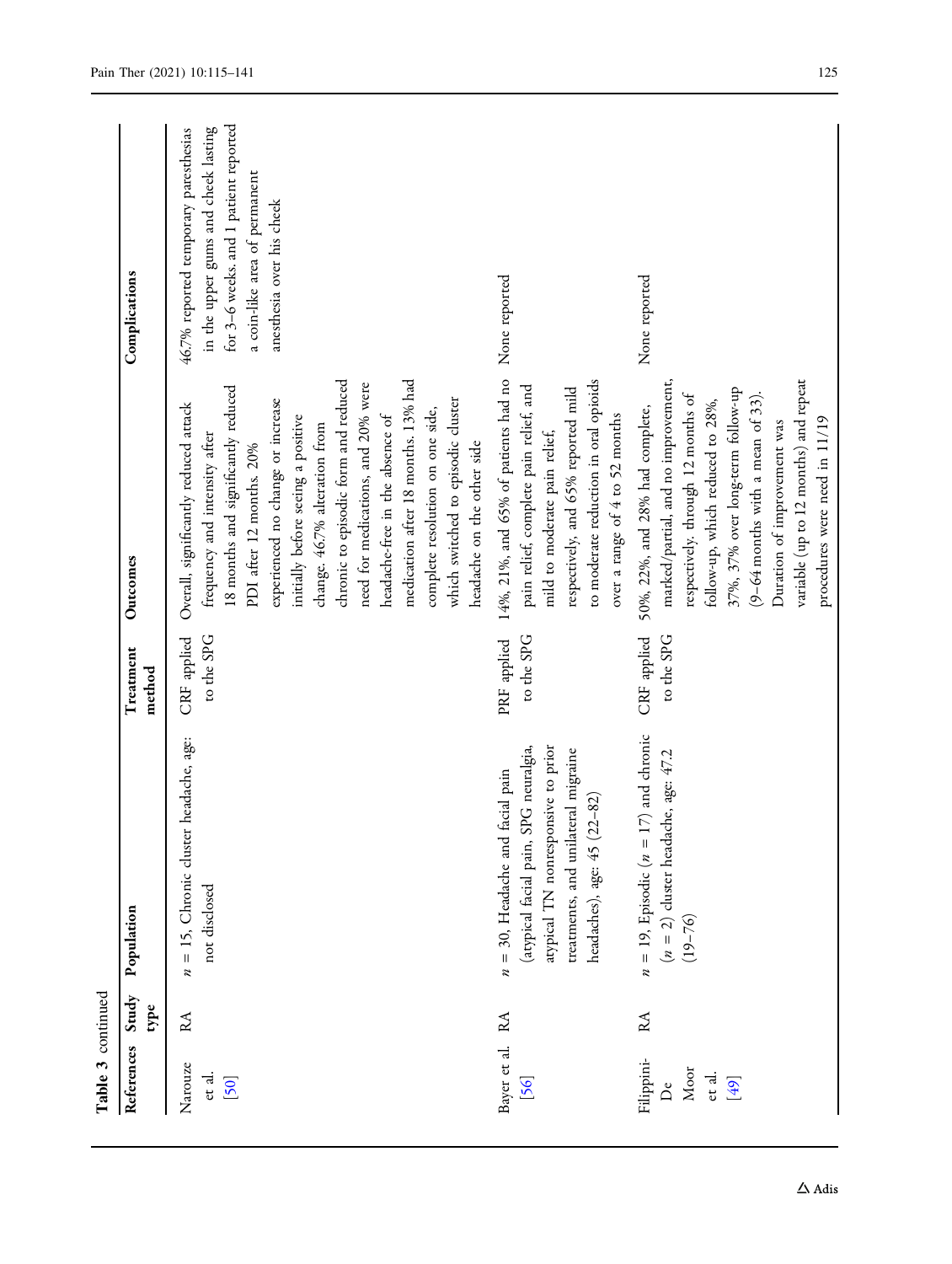| Table 3 continued                                       |              |                                                                                                                                                                                                                                                                                                                                                                           |                     |                                                                                                                                                                                                                                                                                                              |                                                                                                                                                                                           |
|---------------------------------------------------------|--------------|---------------------------------------------------------------------------------------------------------------------------------------------------------------------------------------------------------------------------------------------------------------------------------------------------------------------------------------------------------------------------|---------------------|--------------------------------------------------------------------------------------------------------------------------------------------------------------------------------------------------------------------------------------------------------------------------------------------------------------|-------------------------------------------------------------------------------------------------------------------------------------------------------------------------------------------|
|                                                         | type         | References Study Population                                                                                                                                                                                                                                                                                                                                               | Treatment<br>method | Outcomes                                                                                                                                                                                                                                                                                                     | Complications                                                                                                                                                                             |
| Sanders<br>et al.<br>$\begin{bmatrix} 51 \end{bmatrix}$ | $\mathbb{A}$ | $n = 66$ , Episodic ( $n = 56$ ) and chronic<br>33.4 $\pm$ 8.2 (episodic) and 33.6 $\pm$ 5.5<br>$(n = 10)$ cluster headache, age:<br>(chronic)                                                                                                                                                                                                                            | to the SPG          | respectively, when treated for episodic<br>complete, partial, and no pain relief,<br>treated for chronic cluster headache<br>30%, 30%, and 40% patients when<br>CRF applied 61%, 25%, and 14% of patients had<br>29.1 $\pm$ 10.6 months compared to<br>after 24.0 $\pm$ 9.7 months<br>cluster headache after | hypesthesia of the palate $(n = 9)$ . All<br>$(n = 11)$ , partial RF lesion of the<br>Epistaxis ( $n = 8$ ), cheek hematoma<br>maxillary nerve $(n = 4)$ , and<br>resolved after 3 months |
|                                                         |              | neuralgia, VNRS verbal numeric rating scale, SN Sluder's neuralgia, SNPT Sluder's neuropathy, SUNCT short-lasting neuralgiform headache with conjunctival<br>PA prospective analysis, PRF pulsed radiofrequency, CRF continuous radiofrequency, SPG sphenopalatine ganglion, RA retrospective analysis, TN trigeminal<br>injection and tearing, PDI pain disability index |                     |                                                                                                                                                                                                                                                                                                              |                                                                                                                                                                                           |

levels for lower extremity CRPS [[28](#page-23-0) [–31\]](#page-23-0) and either thoracic sympathetic ganglia at the T2 and T3 vertebral levels or the stellate ganglion for upper extremity CRPS [[32](#page-23-0) [–36\]](#page-24-0). Earlier studies included in this review investigated the use of CRF in CRPS, which transitioned to PRF more recently. Additionally, most focused primarily on CRPS I. However, Rana et al. successfully applied PRF to the stellate ganglia in in a patient with CRPS II [\[32\]](#page-23-0). The evidence for CRF vs. chemical neurolysis

for the treatment of lower extremity CRPS is unclear. While Haynsworth et al. reported significant superiority of sympathetic blockade with chemical neurolysis 8 weeks post-procedure (89% vs. 12% with CRF) [[28](#page-23-0)], Manjunath et al. reported similar successes in pain reduction with both options across 4 weeks postprocedure [\[29\]](#page-23-0). Little evidence for application of PRF in lower extremity CRPS exists. One case report showed a decrease in level of pain, edema, and color change in the skin at 4 months [\[30\]](#page-23-0). One case series involving repeated procedures in three patients showed  $>$ 50% reduction in the numeric rating scale for pain (NRS) in 91.7%, 83.3%, and 21% of procedures at 3, 6, and 12 months, respectively [\[31\]](#page-23-0).

Studies using CRF for upper extremity CRPS showed promise for longer-term pain relief compared to PRF, where effects appeared temporary. Kastler et al. reported a higher rate of [ 50% reduction in visual analog scale for pain (VAS) at 2 years in patients receiving CRF at both the C7 and T1 levels compared to anesthetic block (67.6% vs. 21.2%) [[33](#page-23-0)]. Of note, the C7 level of the stellate ganglion could not be accessed in 4/34 patients, which may indicate poor suitability of this procedure in a small portion of patients [[33](#page-23-0)]. In agreement, Geurts et al. reported that 78% of patients receiving CRF at the C7 level were pain-free at 6–8 weeks post-procedure, with 59% remaining pain-free at a mean of 13.2 months post-procedure [\[34](#page-24-0)]. Studies applying PRF to both the C6 and C7 levels [\[35\]](#page-24-0) and the C7 level alone [[36](#page-24-0) ] reported similar temporary analgesic effects, with lowered NRS scores at 31.41  $\pm$  26.07 days [\[35\]](#page-24-0) and  $34.90 \pm 27.18$  days [\[36\]](#page-24-0), respectively. However, the length of this analgesic effect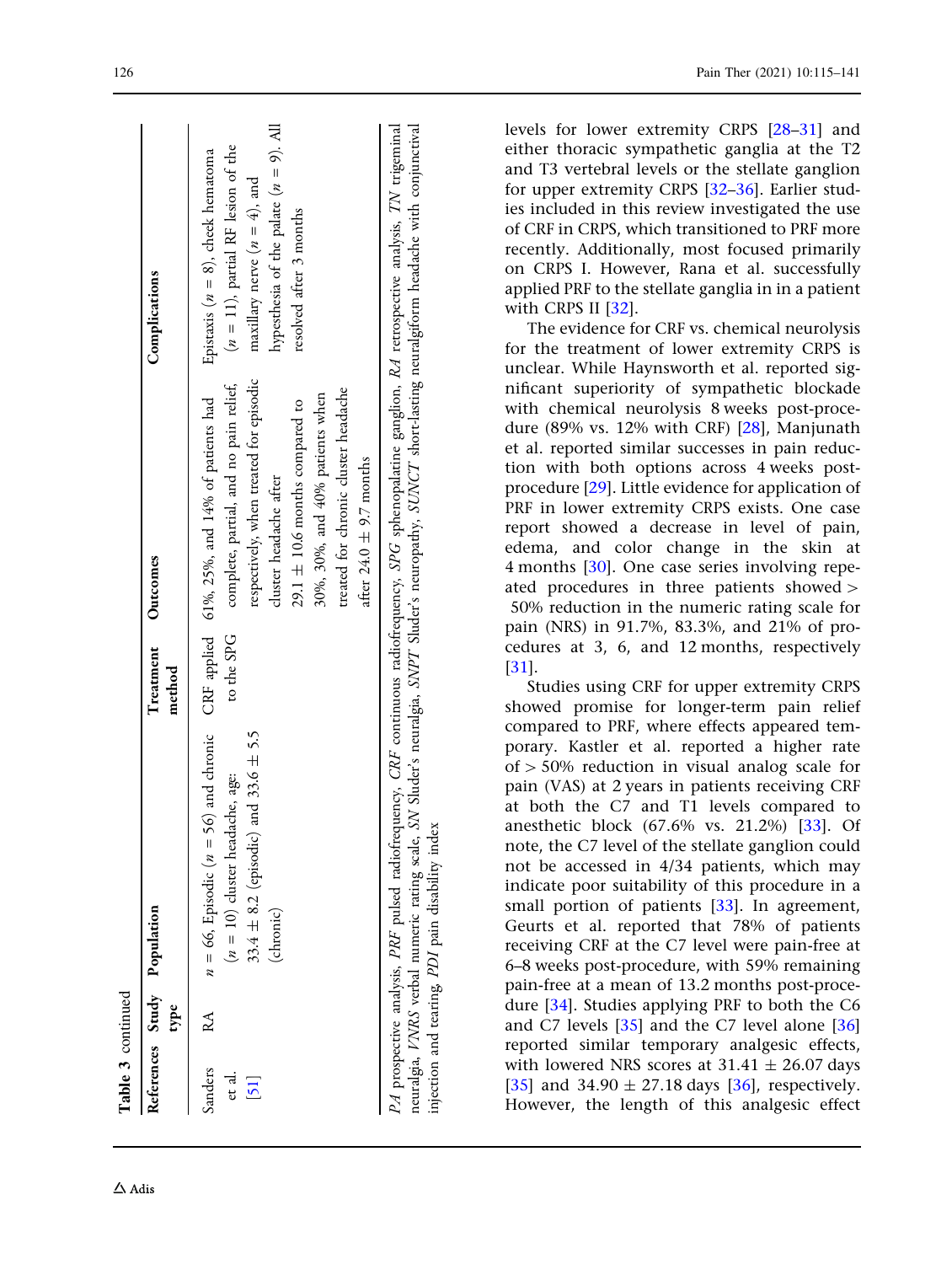<span id="page-12-0"></span>

| Table 4 Abdominal pain |               |                                                                                                                                                                                                                                                                                                         |                                                                                                                                                                          |                                                                                                                                                                                                                                                                                                                                              |                                                                                                                                                                                                                                                                                          |
|------------------------|---------------|---------------------------------------------------------------------------------------------------------------------------------------------------------------------------------------------------------------------------------------------------------------------------------------------------------|--------------------------------------------------------------------------------------------------------------------------------------------------------------------------|----------------------------------------------------------------------------------------------------------------------------------------------------------------------------------------------------------------------------------------------------------------------------------------------------------------------------------------------|------------------------------------------------------------------------------------------------------------------------------------------------------------------------------------------------------------------------------------------------------------------------------------------|
| References             | Study<br>type | Population                                                                                                                                                                                                                                                                                              | Treatment method                                                                                                                                                         | Outcomes                                                                                                                                                                                                                                                                                                                                     | Complications                                                                                                                                                                                                                                                                            |
| Bang et al.<br>$[71]$  | RCT           | cancer pain,<br>$(CN)$ and<br>$62.8 \pm 13.7$ (CRF)<br>$n = 26$ , Pancreatic<br>age: 65.7 $\pm$ 12.1                                                                                                                                                                                                    | $(n = 12)$ applied to the celiac<br>EUS-CN via alcohol injection<br>$(n = 14)$ and EUS-CRF<br>ganglion                                                                   | improved the QoL for patients<br>Compared with EUS-CN, EUS-<br>groups. 3 patients crossed over<br>4 weeks of follow-up. Opioid<br>PAN26, C30, and BPI) and<br>(PAN26 and C30) through<br>CRF provided significantly<br>use was the same between<br>to CRF because CN was<br>more pain relief (VAS,<br>with pancreatic cancer<br>insufficient | $(n = 5)$ , and transient increase<br>in abdominal pain $(n = 3)$ at<br>No difference in complications<br>conservative management by<br>48 h, which resolved with<br>between groups. Included<br>$(n = 1)$ , nausea/vomiting<br>diarrhea $(n = 1)$ , fever<br>2 weeks                    |
| Amr et al.<br>[65]     | RCT           | pain due to<br>various cancers (adrenal gland,<br>duodenal, gall bladder, HCC,<br>± 13.32<br>pancreas,<br>retroperitoneal mass, right<br>colon, stomach, suprarenal<br>mass), age: 57.30 ± 14.02<br>$n = 60$ , Abdominal<br>$(CRF)$ and 60.03<br>HFL, esophagus,<br>peritoneal mass,<br>$\widetilde{E}$ | splanchnic nerves at the T10<br>applied to splanchnic nerves<br>alcohol injection $(n = 30)$<br>and T11 level or CN via<br>CRF $(n = 30)$ applied to<br>at the T11 level | QoL scores were significantly<br>baseline in the CN group by<br>better in the CRF group for<br>CRF group but returned to<br>CRF was the recommended<br>week 12. MEAD levels and<br>remained significant in the<br>the majority of follow-up.<br>consumption reductions<br>VAS, GPES, and MST<br>treatment option                             | Transient paresthesia $(n = 21$ in<br>injection pain ( $n = 22$ ), and<br>colic ( $n = 22$ in CRF group<br>and $n = 9$ in CN group) as<br>CN group) and abdominal<br>well as diarrhea $(n = 22)$ ,<br>backache $(n = 6)$ present<br>similarly in both groups<br>hypotension $(n = 19)$ , |
| Zhang et al.<br>[66]   | RA            | esophageal cancer), age range:<br>$n = 7$ , Cancer pain of various<br>causes (pancreatic, cervical<br>cholangiocarcinoma,<br>carcinoma,<br>$30 - 75$                                                                                                                                                    | the origin of the celiac artery<br>the abdominal aorta around<br>Endovascular denervation of<br>using CRF                                                                | $(\geq 3$ in all cases) and narcotic<br>was also significantly improved<br>through 8 weeks of follow-up<br>12 weeks of follow-up. QoL<br>Significant reduction in VAS<br>use was seen throughout                                                                                                                                             | 2 patients had minor abdominal<br>which resolved within 3 days<br>distension and constipation,                                                                                                                                                                                           |

 $\Delta$ Adis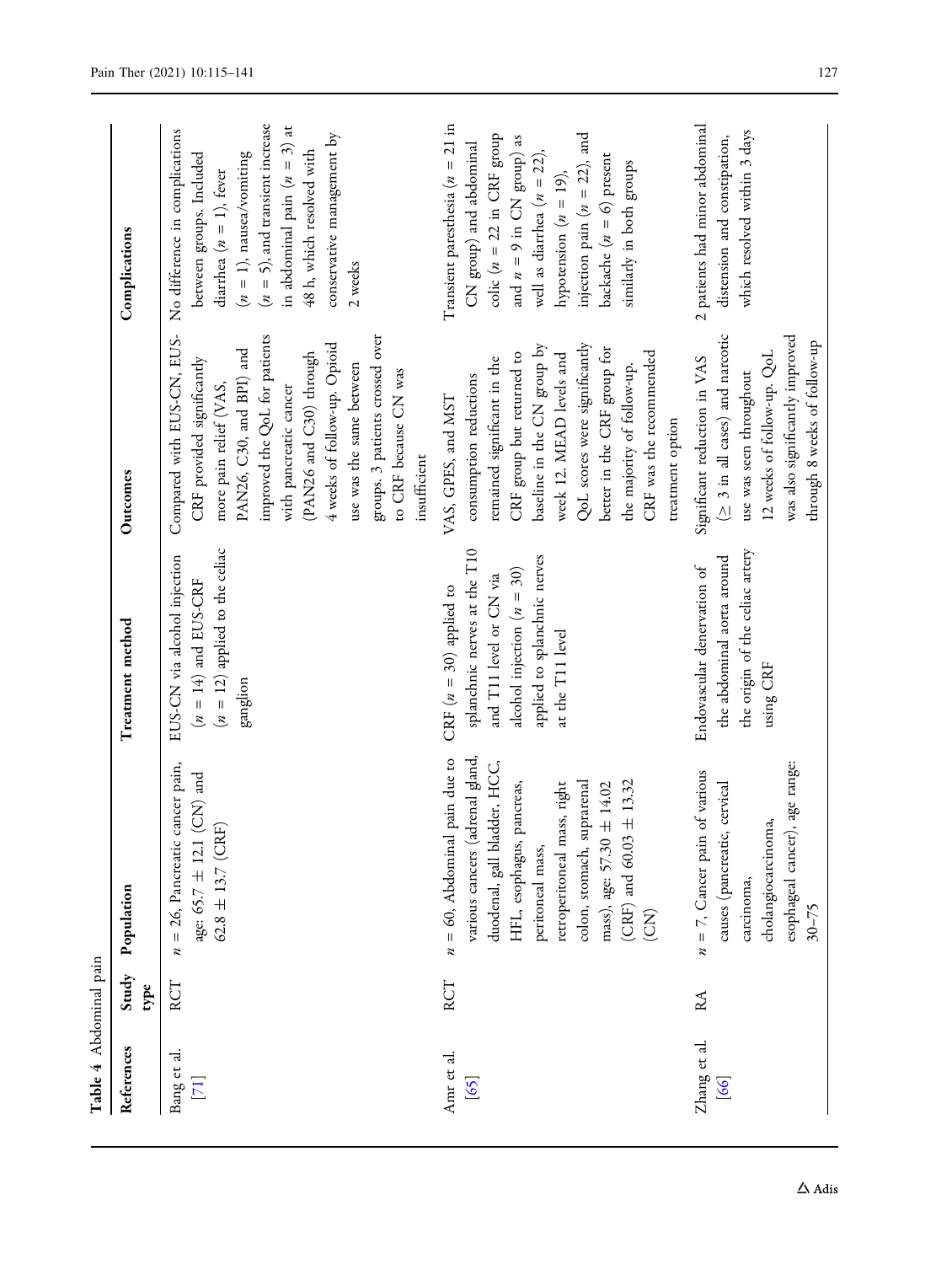| Table 4 continued             |                |                                                            |                                                                  |                                                                                                                                                                                                                                                                                                                                                                                                                               |                           |
|-------------------------------|----------------|------------------------------------------------------------|------------------------------------------------------------------|-------------------------------------------------------------------------------------------------------------------------------------------------------------------------------------------------------------------------------------------------------------------------------------------------------------------------------------------------------------------------------------------------------------------------------|---------------------------|
| References                    | Study<br>type  | Population                                                 | Treatment method                                                 | Outcomes                                                                                                                                                                                                                                                                                                                                                                                                                      | Complications             |
| Papadopoulos<br>et al. $[70]$ | R <sub>A</sub> | cancer pain,<br>age: 67.8 (56-82)<br>$n = 35$ , Pancreatic | nerves at the T11 and T12<br>PRF applied to splanchnic<br>levels | Mean NRS ( $\geq$ 50% reduction in<br>consumption were significantly<br>noticed, especially at 5 months,<br>improved for the majority of<br>which may be due in part to<br>all cases), QoL, and opioid<br>Worsening of metrics was<br>the 5-month follow-up.<br>disease progression (no<br>patients survived past<br>6 months)                                                                                                | None reported             |
| Verhaegh et al. RA<br>$[73]$  |                | $n = 1$ , Chronic pancreatitis,<br>age: 50 (39-59)         | nerves at the T11 and T12<br>CRF applied to splanchnic<br>levels | Effective in 15/18 cases (5 repeat 1 patient experienced temporal<br>period of 45 weeks (132 max),<br>significantly, median pain-free<br>reduced analgesic usage and 4<br>procedures). 33% had $> 75\%$<br>had $>$ 50% VAS reduction.<br>repeated interventions were<br>procedure, and 4 patients<br>comparable to the initial<br>VAS reduction and 78%<br>procedures and 2 third<br>Mean NRS decreased<br>completely stopped | hypoesthesia of the flank |

 $\Delta$ Adis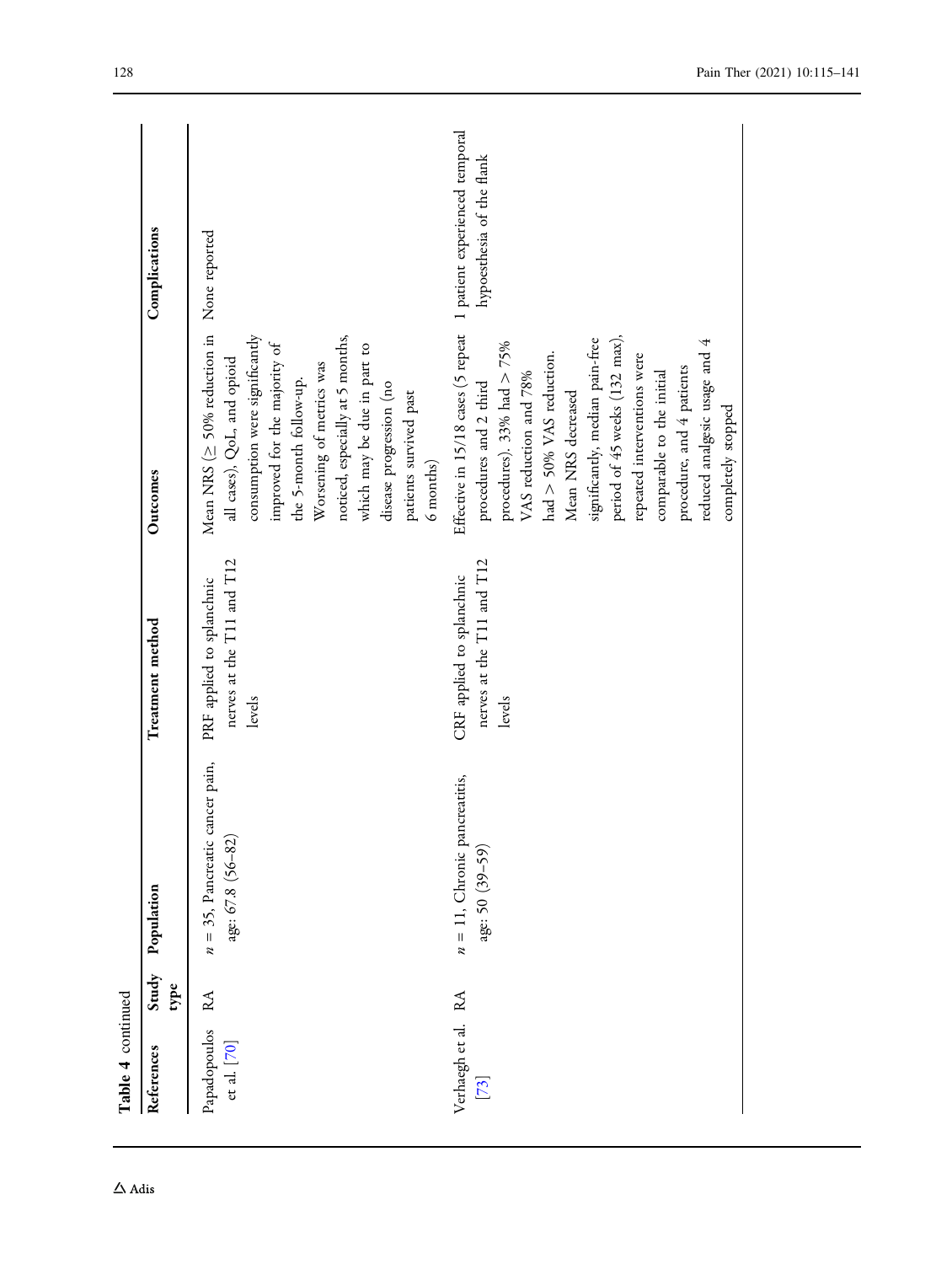| Table 4 continued       |           |                                                                                                                                          |                                                                                                                                                                                                                                                                                                                         |                                                                                                                                                                                                                          |                                                   |
|-------------------------|-----------|------------------------------------------------------------------------------------------------------------------------------------------|-------------------------------------------------------------------------------------------------------------------------------------------------------------------------------------------------------------------------------------------------------------------------------------------------------------------------|--------------------------------------------------------------------------------------------------------------------------------------------------------------------------------------------------------------------------|---------------------------------------------------|
| References              | type      | Study Population                                                                                                                         | Treatment method                                                                                                                                                                                                                                                                                                        | Outcomes                                                                                                                                                                                                                 | Complications                                     |
| Garcea et al.<br>$[72]$ | RA        | $n = 10$ , Chronic pancreatitis<br>abdominal pain unknown<br>pain ( $n = 8$ ) and chronic<br>cause $(n = 2)$ , age: 39.5<br>$(31 - 68)$  | CRF applied to the splanchnic Significant decrease in average<br>nerves at the T12 level                                                                                                                                                                                                                                | mood, and general perception<br>admissions for pain, anxiety<br>levels, daily activity, overall<br>Follow-up was 18 (12-24)<br>of health post-procedure.<br>VAS, opiate use, acute<br>months                             | 1 patient experienced self-<br>resolving diarrhea |
| Raj et al. [64]         | <b>CE</b> | pancreatitis, postabdominal<br>surgery pain, pancreatic, or<br>$n = 69$ , Epigastric, RUQ, or<br>LUQ pain (e.g. chronic<br>liver cancer) | nerves at the T12 or T11<br>level                                                                                                                                                                                                                                                                                       | CRF applied to the splanchnic 55-70% of patients had $>$ 50% None reported<br>excellent results ( $> 75\%$ VAS<br>had $<$ 10% VAS reduction<br>VAS reduction, 40% were<br>after at least 6 months<br>reduction), and 15% |                                                   |
|                         |           |                                                                                                                                          | Pancreatic Cancer Quality of Life Questionnaire, C30 EORTC Core Quality of Life Questionnaire, BPI Brief Pain Inventory-Short Form, QoL quality of life, HCC<br>RCT randomized controlled trial, CN chemical neurolysis, CRF continuous radiofrequency, EUS endoscopic ultrasound, VAS visual analog scale, PAN26 EORTC |                                                                                                                                                                                                                          |                                                   |

Panceatic Cancer Quality of Life Questionnare, C30 EORIC Core Quality of Life Questionnare, *BPL* Brief Pain Inventory-Short Form, *QoL* quality of life, *HCC*<br>hepatocellular carcinoma, *HFL* hepatic focal lesion, GPES glo hepatocellular carcinoma, HFL hepatic focal lesion, GPES global perceived effect satisfaction score, MST morphine sulphate tablets, MEAD morphine effective analgesic dose, *QoL* quality of life, *RA* retrospective analysis, *NRS* numeric rating scale, *PRF* pulsed radiofrequency, *RUQ rig*ht upper quadrant, *LUQ le*ft upper quadrant, CE center experience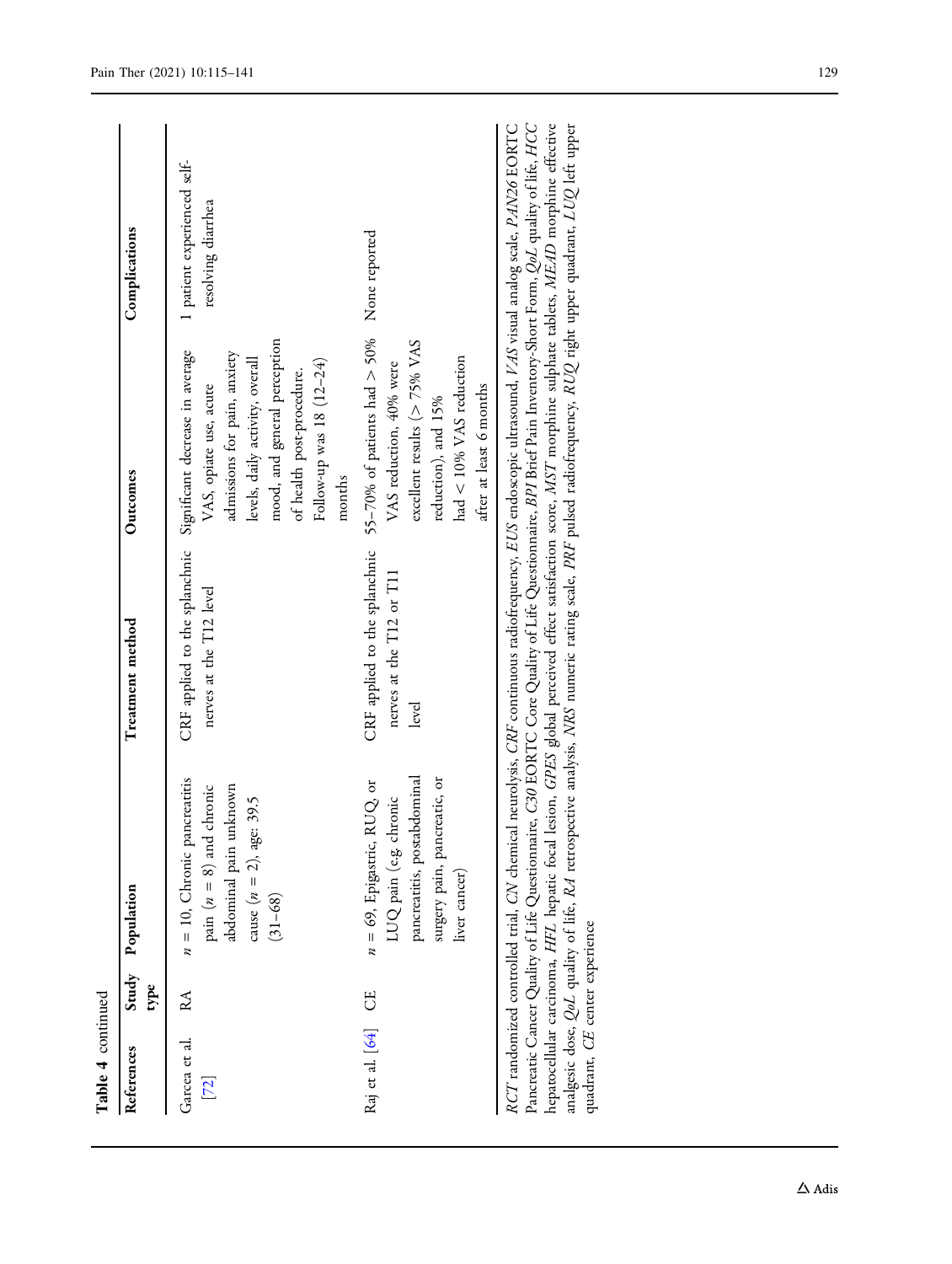<span id="page-15-0"></span>

| Table 5 Other pain syndromes   |               |                                                                                                                                                            |                                                                                                                      |                                                                                                                                                                                                                                                                                                                                                                                                                                |                                                                                                                                                                                                   |
|--------------------------------|---------------|------------------------------------------------------------------------------------------------------------------------------------------------------------|----------------------------------------------------------------------------------------------------------------------|--------------------------------------------------------------------------------------------------------------------------------------------------------------------------------------------------------------------------------------------------------------------------------------------------------------------------------------------------------------------------------------------------------------------------------|---------------------------------------------------------------------------------------------------------------------------------------------------------------------------------------------------|
| References                     | Study<br>type | Population                                                                                                                                                 | Treatment method                                                                                                     | Outcomes                                                                                                                                                                                                                                                                                                                                                                                                                       | Complications                                                                                                                                                                                     |
| Ding et al.<br>$\overline{56}$ | RCT           | $58.83 \pm 6.63$ (CRF+CN)<br>$59.73 \pm 6.44$ (CRF),<br>$n = 90$ , LE PDPN, age:<br>$58.67 \pm 6.56$ (CN),                                                 | $(n = 30)$ , CRF $(n = 30)$ ,<br>CN via anhydrous ethanol<br>$(n = 30)$ applied to L2<br>or CN and CRF<br>and L3 LSG | groups, respectively. Patient satisfaction was<br>and 66.7% of patients showed at least mild<br>significant between groups). 93.3%, 73.3%,<br>All groups showed a significant reduction in<br>group starting at 6 months (results were<br>Reductions in VAS were greatest in the<br>remission in CN+CRF, CRF, and CN<br>CN+CRF group followed by the CRF<br>highest in in the CN+CRF group<br>VAS through 1 year of follow-up. | Temporary decrease in blood pressure<br>$ZO + EC$ and $\left( \frac{4}{5} \right)$ $\frac{1}{2}$ $\frac{1}{2}$ $\frac{1}{2}$<br>$(n = 2)$ as well as genitofemoral<br>neuritis after CN $(n = 3)$ |
| Abbas et al.<br>$[77]$         | RCT           | neuropathic pain syndrome,<br>age: $50.7 \pm 11.0$ (similar<br>$n = 80$ , Post-mastectomy<br>between groups)                                               | $(n = 40)$ applied to the<br>PRF $(n = 40)$ or CRF<br>$\mathcal{S}$                                                  | less rescue analgesia, whereas PRF primarily<br>significant reduction from baseline metrics<br>in VAS score, functional improvement, and<br>between groups in terms of QoL metrics<br>throughout 24-week follow-up, showing<br>follow-up. No differences were shown<br>CRF was significantly better than PRF<br>showed improvement at 1 month of<br>and ECOG measurements                                                      | Transient prosis (for weeks) was reported<br>in 2 CRF patients                                                                                                                                    |
| $et$ al. $[78]$<br>Shaaban     | RCT           | CRPS $(n = 14)$ , phantom Pain<br>Ê,<br>neuropathic pain $(n = 23)$ ,<br>$(n = 3)$ , age: 44.3 ± 8.3<br>$n = 40$ , Post-mastectomy<br>$46.1 \pm 11.4$ (US) | $n = 20$ (US)) applied to<br>PRF $(n = 20$ (F) and<br>the SG                                                         | consumption, and pregabalin consumption<br>compared to baseline over 3 months. There<br>was no significant difference between the<br>guidance techniques of PRF treatment in<br>pain relief. However, the procedure time<br>Significant reduction in VAS, morphine<br>was significantly lower using US                                                                                                                         | Horner syndrome $(n = 33)$ , hematoma<br>Pain at puncture site $(n = 19)$ , temporary<br>$n = 2$ , and hoarseness of voice $(n = 1)$ .<br>No significant difference between<br>groups             |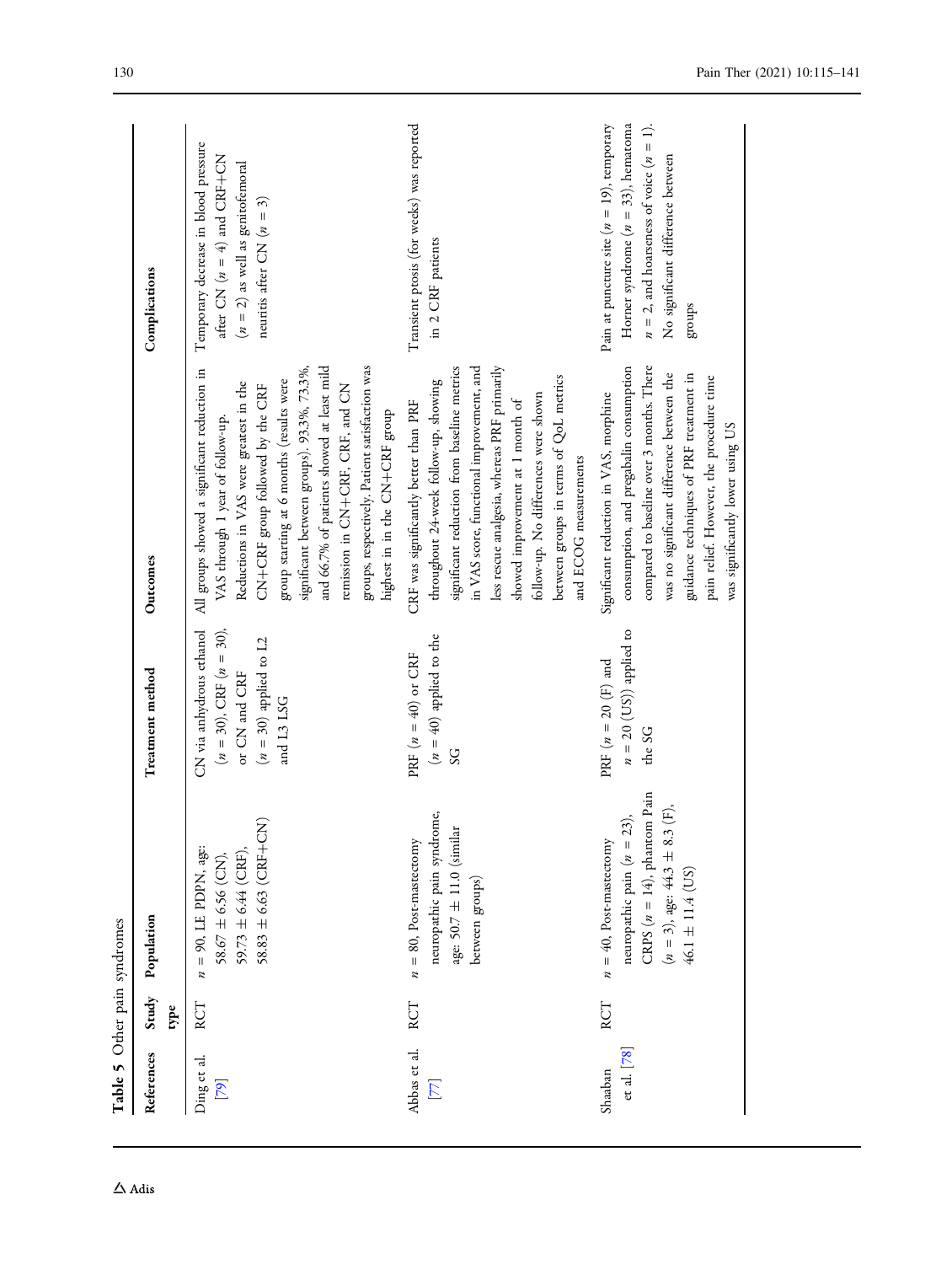| Table 5 continued             |    |                                                                                                                |                       |                                                                                                                                                                                                                                                                                                                                                                |                  |
|-------------------------------|----|----------------------------------------------------------------------------------------------------------------|-----------------------|----------------------------------------------------------------------------------------------------------------------------------------------------------------------------------------------------------------------------------------------------------------------------------------------------------------------------------------------------------------|------------------|
|                               | pe | References Study Population                                                                                    | Treatment method      | Outcomes                                                                                                                                                                                                                                                                                                                                                       | Complications    |
| Forouzanfar RA<br>et al. [76] |    | $\pm 0.87$<br>pain<br>$n = 86$ , Various chronic<br>syndromes, age: 46.25                                      | CRF applied to the SG | average of 52.4 (SE = $7.78$ ) weeks but was<br>determined by data from only 27 patients<br>40.7% of patients reported $>$ 50%, 54.7%<br>reported no change, and 4.7% showed<br>procedure. Pain relief occurred for an<br>worsening of VAS score after the                                                                                                     | Did not disclose |
|                               |    | regional pain syndrome, F fluoroscopic image guidance, US ultrasound image guidance, RA retrospective analysis |                       | sympathetic ganglion, VAS visual analog scale, PRF pulsed radiofrequency, SG stellate ganglion, QoL quality of life, ECOG Eastern Cooperative Oncology Group. CRPS complex<br>RCT randomized controlled trial, <i>LE PDPN</i> lower extremity painful diabetic peripheral neuropathy, CN chemical neurolysis, CRF continuous radiofrequency, <i>LSG</i> lumbar |                  |

nearly doubled  $(85.71 \pm 40.35 \text{ days})$  when applied to the T2 and T3 levels [\[36\]](#page-24-0). Furthermore, evidence of sympathetic blockade was seen in 100% of procedures performed at the T2 and T3 levels vs. 40% at the C7 level [[36](#page-24-0)]. Overall, in patients with CRPS, chemical neurolysis had similar or greater success compared to CRF, and CRF provided longer relief than anesthetic block. Data on the use of PRF in CRPS were limited and effects seemed to be

temporary.

Pain in the Perineal Region Multiple pain syndromes exist in the perineal region, including coccydynia, vulvodynia, perineal pain, rectal pain, and others  $[6]$  $[6]$  $[6]$ . Of these pain syndromes, coccydynia has been the most extensively studied as a candidate for RF treatment. Coccydynia refers to pain that is well localized to the tailbone or coccyx just above the anus, generally in the absence of low back pain or radiation. It can result from trauma (falls, childbirth, recent surgery, etc.) or repetitive microtraumas from body positioning, or may develop idiopathically. First-line treatment involves modifying the sitting position, pain relief medications such as NSAIDs, and/or physiotherapy involving intrarectal manipulation of the coccyx [\[14,](#page-23-0) [15\]](#page-23-0). Interventional procedures such as local anesthetic or corticosteroid injections, RF treatment of the ganglion impar, stimulation therapy, and coccygectomy have all been investigated as possible modes of treatment as alternative solutions for refractory pain [[14](#page-23-0) , [15](#page-23-0)]. Other pain syndromes in the perineal region follow a similar regimen of medical management, with common pain medications, local therapies, physical therapy, psychological support, and interventional techniques for refractory cases [[6\]](#page-22-0).

CRF has shown capacity for long-term success when applied to the ganglion impar for pain syndromes in the perineal region, but studies report mixed results when using PRF. Reig et al. reported a mean VAS reduction of approximately 50% in patients with various types of perineal region pain (sacroiliitis, sacrococcygeal pain, coccydynia, etc.) receiving CRF at a mean of 2.2 months post-procedure [\[37\]](#page-24-0). Focusing specifically on coccydynia,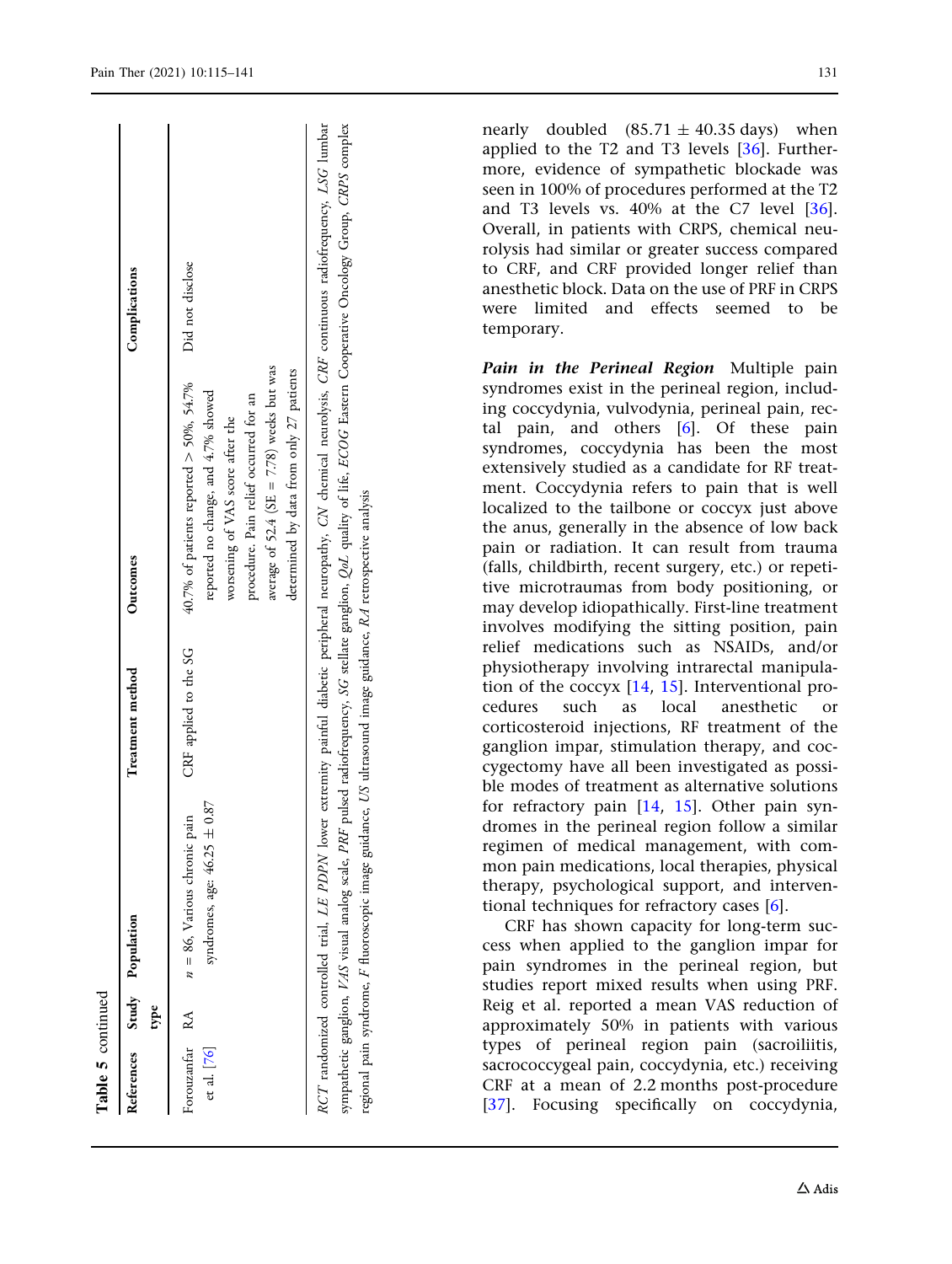Demircay et al. and Kırcelli et al. reported nearly identical results: 90% of patients receiving CRF experienced  $a > 50\%$  pain reduction as measured by visual numeric scale (VNS) and VAS scores, respectively, at 6 months post-procedure, along with similarly correlated EuroQol 5D (EQ-5D) index scores in both studies [\[38,](#page-24-0) [39](#page-24-0)]. Additionally, in the study performed by Kırcelli et al., VAS reduction was maintained in 75% of patients at 12 months [\[39\]](#page-24-0). Usmani et al. compared PRF to CRF in a population of patients primarily with coccydynia (85.4% in the CRF group and 80.6% in the PRF group), but other types of perineal region pain as well (coccydynia, anal pain, perineal pain, and sacrococcygeal pain) [[40](#page-24-0)]. The mean reduction in VAS score compared to baseline was significant through 6 weeks of follow-up post-procedure in the CRF group, but not the PRF group [\[40\]](#page-24-0). Similarly, 12.9% of PRF patients compared to 82.3% of CRF patients reported excellent results on a subjective patient questionnaire [\[40\]](#page-24-0).

Results for the PRF group in the study performed by Usmani et al. were contradicted by four other studies also reporting on the use of PRF applied to the ganglion impar, but these studies focused specifically on coccydynia [\[41–44](#page-24-0)]. Atim et al. reported  $> 50\%$  VAS reduction at 3 weeks and 6 months post-procedure in 90% and 81% of patients, respectively, with 57% and 24% of patients experiencing excellent and good results, respectively, as measured by a subjective questionnaire [\[41](#page-24-0)]. Similarly, Gopal et al. at 6 and 12 months post-procedure and Karaman et al. at a mean of  $8.9 \pm 6.4$  months post-procedure reported  $> 50\%$  reduction in VAS scores in 75% of patients [\[42,](#page-24-0) [43](#page-24-0)]. Lastly, Sir et al. reported a greater length of effect using PRF compared to anesthetic block [[44](#page-24-0)]. Mean numeric pain rating scale (NPRS) scores were similarly reduced compared to baseline in both groups at 3 months post-procedure, but only in the PRF group at 6 months post-procedure. Patient satisfaction also favored PRF on the Likert scale (LS) (71.4% vs. 48%) [\[44\]](#page-24-0).

Though the majority of data on the use of RF to alleviate perineal region pain has been reported in the context of coccydynia, broader application is possible based on limited data. Reig et al. and Usmani et al. report on the use in various other types of perineal region pain [\[37,](#page-24-0) [40\]](#page-24-0). Similarly, CRF applied to the ganglion impar has shown success in case reports of patients with pain due to colon cancer malignancy [\[45\]](#page-24-0) and constant anal pain [\[46\]](#page-24-0). Additionally, PRF was successfully applied to the superior hypogastric plexus through 2.5 years of follow-up to treat pain in a patient with interstitial cystitis [\[47](#page-24-0)]. Taken together, CRF and PRF of the ganglion impar both show capacity for long-term relief in pain syndromes in the perineal region. Specifically, PRF showed longer relief than anesthetic block, but the success of PRF was mixed among studies.

Headache and Facial Pain The sphenopalatine ganglion propagates pain in many headache and facial pain syndromes, such as cluster headache, migraines, hemicrania continua, and atypical facial pain [\[3,](#page-22-0) [7,](#page-22-0) [86\]](#page-26-0). Cluster headache has been the most extensively studied as a candidate for RF treatment targeting the sphenopalatine ganglion. Cluster headache is part of a group of syndromes called trigeminal autonomic cephalgias, where pain is located along the first division of the trigeminal nerve. It is regarded as one of the most severe primary headache syndromes and one of the worst pain syndromes [\[13\]](#page-23-0). Cluster headaches are characterized by unilateral pain in the orbital, supraorbital, or temporal region in addition to facial autonomic symptoms (ptosis, miosis, lacrimation, etc.) and systemic autonomic features (bradycardia, hypertension, vertigo, etc.). Cluster headaches typically follow a circadian periodicity. Most occur episodically with periods of attacks and remission throughout a given year, but some may occur chronically [[3](#page-22-0), [13](#page-23-0)]. Treatment of cluster headaches is multifaceted, requiring patient education, acute abortive therapy of an attack (i.e. oxygen or a triptan), and prophylactic therapy. Initial approaches to prophylactic therapy typically involve pharmacologic intervention such as verapamil, lithium carbonate, topiramate, glucocorticoids adjunctly, and others [[3](#page-22-0), [13\]](#page-23-0). However, alternative interventional procedures such as neurostimulation, nerve blocks, deep brain stimulation, and RF treatment are essential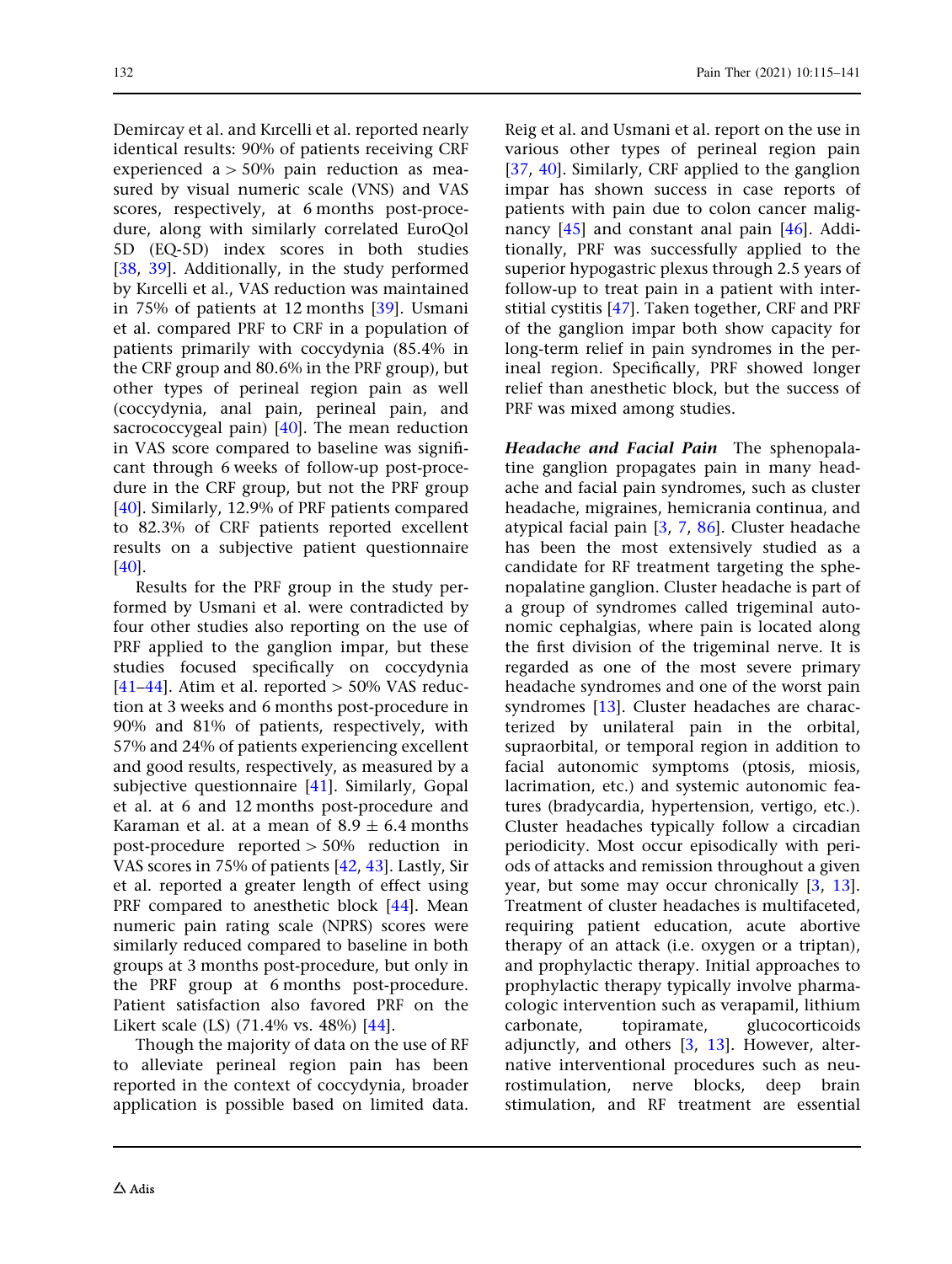considerations in patients with refractory disease [[3](#page-22-0), [13](#page-23-0)]. Treatment regimens for other headache and facial pain syndromes differ because of the unique episodic nature of cluster headache. However, treatments generally begin with medical management before progressing to interventional and surgical measures [[57](#page-25-0), [86\]](#page-26-0).

The sphenopalatine ganglion was the only sympathetic target used to treat headache and facial pain in the studies included in this review. Other targets such as the trigeminal ganglion or various nerves in the head and face may have application in treating the same or similar conditions, but were not considered sympathetic targets and were excluded from this review [[7](#page-22-0), [8](#page-22-0)].

CRF has shown capacity for alleviating pain in both episodic and chronic cluster headache. However, some evidence suggests the chronic form may be more difficult to treat. Filippini-De Moor et al. reported that 50% and 28% of patients, primarily with episodic cluster headache (17/19), experienced complete relief and no improvement, respectively, at 12 months post-procedure, which reduced to 28% and 37% over longer-term follow-up (9–64 months) [[49\]](#page-24-0). In patients with chronic cluster headache, Narouze et al. reported that 20% and 20% of patients experienced complete relief and no improvement, respectively, at 18 months postprocedure [\[50\]](#page-24-0). The remainder of patients in these studies reported partial relief [[49](#page-24-0), [50\]](#page-24-0). Comparisons between the studies performed by Filippini-De Moor et al. and Narouze et al. are problematic given the differences in follow-up. Sanders et al. offer a comparison between chronic and episodic cluster headache treated with CRF. However, the number of patients in the group with the episodic form was significantly greater  $(n = 56 \text{ vs. } n = 10)$  [\[51\]](#page-24-0). Complete, partial, and no pain relief was reported in 61%, 25%, and 14% of patients treated for the episodic form through  $29.1 \pm 10.6$  months of post-procedure follow-up compared to 30%, 30%, and 40% of patients treated for the chronic form through  $24.0 \pm 9.7$  months of post-procedure follow-up [\[51\]](#page-24-0).

Salgado-López et al. reported similar efficacy between PRF and CRF when used to alleviate pain in chronic cluster headache, with 13.5%

and 29.7% of patients reporting complete relief and no improvement, respectively, over a longterm follow up period with a mean of 68.1 (15–148) months, and the remaining patients reporting partial or transient relief (5.21 vs. 4.69 months in the PRF group) [[52](#page-24-0)]. No statistically significant differences were found between the PRF and CRF groups for these metrics [\[52](#page-24-0)]. Fang et al. also reported significant reduction of symptoms in 12/16 patients with primarily the episodic form (13/16) using PRF [\[53\]](#page-24-0).

Additional studies have applied PRF and CRF more broadly to headache and facial pain syndromes such as neuralgias, neuropathies, migraine headaches, and atypical facial pain. Furthermore, case reports have noted long-term success in alleviating pain in post-traumatic headache and hemicrania continua [\[54,](#page-25-0) [55](#page-25-0)]. Using PRF, Bayer et al. reported that 21% and 14% of patients had complete pain relief and no improvement, respectively, with a range of follow-up between 4 and 52 months post-procedure [[56](#page-25-0)]. This was similar to results reported by Akbas et al. at 3 months post-procedure (35% and 23%) [[57](#page-25-0)]. The remainder and largest portion of patients in these studies reported partial relief (65% and 42%, respectively) [[56](#page-25-0), [57](#page-25-0)]. Using CRF, Oomen et al. reported that 60% of patients experienced  $> 90\%$  VAS reduction at 3 months post-procedure, with the remaining patients experiencing no or temporary relief [\[58\]](#page-25-0). In summary, RF treatment of sphenopalatine ganglion shows promise in treating headache and facial pain. Chronic cluster headache may be more difficult to treat than the episodic form, though successful outcomes were achieved in both. PRF and CRF also showed comparable long-term results.

Abdominal Pain Abdominal pain can be propagated through thoracic splanchnic nerves and their destination, the celiac plexus. Pain due to pancreatic and other abdominal cancers, chronic pancreatitis, and other abdominal pain of various origins were explored as candidates for RF in the studies included in this review. Initial management typically involves the World Health Organization (WHO) stepladder for medication escalation progressing from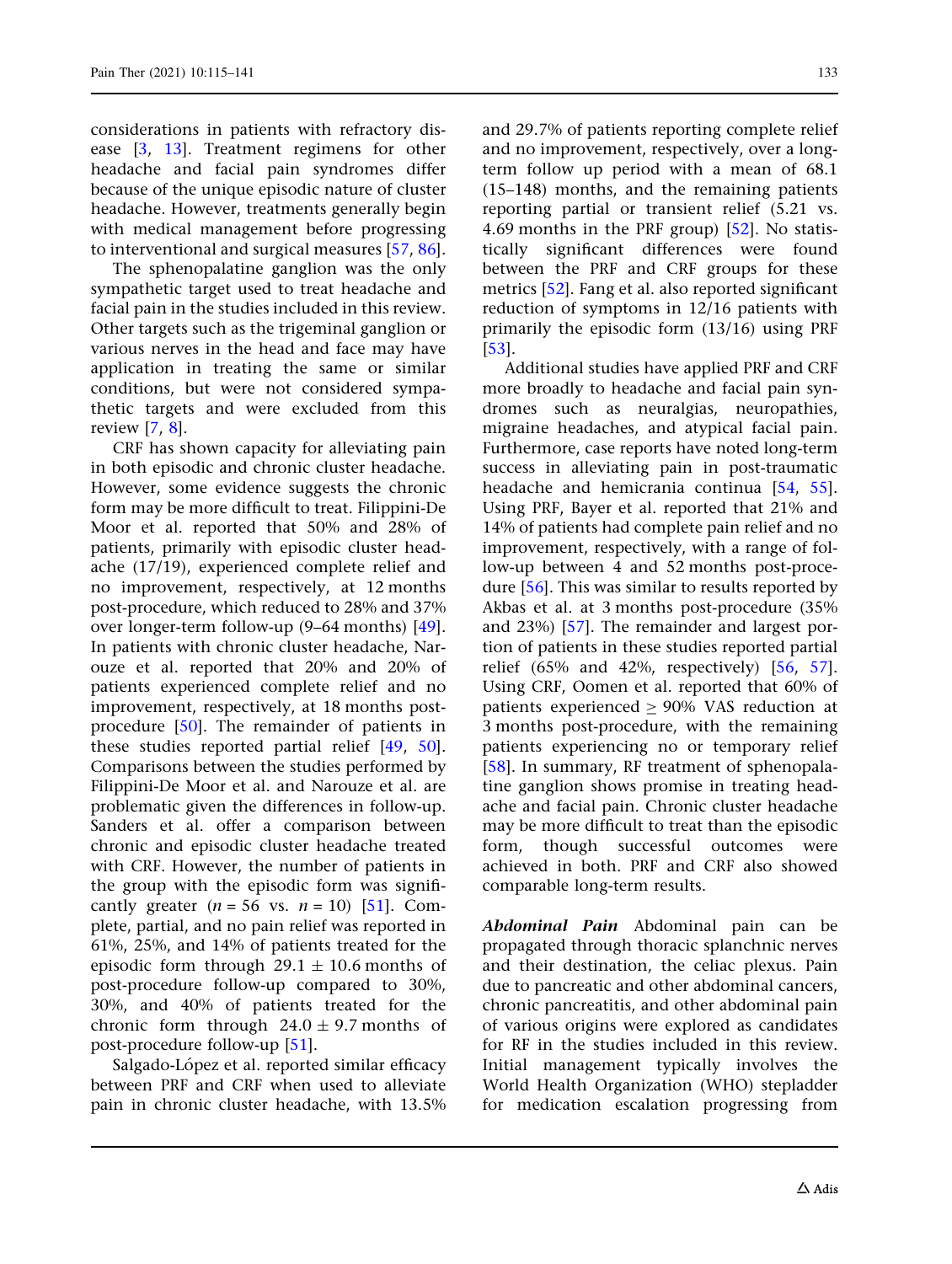non-opioid analgesics and NSAIDs to mild opioids to strong opioids [\[5\]](#page-22-0). However, 20% of patients remain refractory to treatment [[5](#page-22-0)], and there is significant concern surrounding chronic use of opioids. Additional interventions such as nerve blocks, neurolysis, cordotomy, and infusion therapy can be essential in these patients [[4](#page-22-0), [5](#page-22-0)]. In cases where underlying abnormalities cannot be treated, chronic pancreatitis and other forms of abdominal pain can benefit from the same or similar therapies as pain due to abdominal cancer [[73](#page-25-0)].

CRF has shown promise for alleviating abdominal pain of various causes, and evidence suggests it may have longer effects than chemical neurolysis. Raj et al. reported some of the earliest results on this topic [[64](#page-25-0)], where 55–70% of patients reported  $>$  50% VAS reduction and  $40\%$  reported  $> 75\%$  VAS reduction after receiving CRF at the T12 or T11 level over a 6-month follow-up period [\[64\]](#page-25-0). Focusing on pain due to various forms of abdominal cancer in a randomized controlled study, Amr et al. recommended the use of CRF at the T10 and T11 levels in place of chemical neurolysis at the T11 level [[65](#page-25-0)]. Significant reductions in mean VAS score, global perceived effect satisfaction scores (GPES), and opioid consumption compared to baseline through 12 weeks of follow-up were reported only in the CRF group [[65](#page-25-0)]. Quality of life (QoL) was also significantly better in the CRF group for the majority of follow-up [\[65\]](#page-25-0). In a similar patient population, Zhang et al. applied CRF using an endovascular approach to denervate the area of the abdominal aorta near the origin of the celiac artery [[66](#page-25-0)]. The authors reported significant reductions in VAS scores and opioid usage through 12 weeks of follow-up, as well as QoL improvement over 8 weeks [\[66](#page-25-0)]. Given the diffuse nature of the pattern of innervation following the splanchnic nerves and celiac plexus, widespread application to various types of abdominal pain may be possible. Furthermore, case reports have demonstrated promise for long-term pain relief in both loin pain hematuria syndrome [[67](#page-25-0), [68](#page-25-0)] and autosomal dominant polycystic kidney disease [[69](#page-25-0)].

In pancreatic cancer in particular, results using CRF and PRF were in agreement with the aforementioned studies on the use of RF in abdominal pain. Papadopoulos et al. applied PRF to splanchnic nerves at the T11 and T12 levels and reported significant improvement in mean NRS score, QoL, and opioid consumption through 5 months of follow-up post-procedure [\[69\]](#page-25-0). Beyond 5 months, natural progression of the disease appeared to influence these metrics [\[69\]](#page-25-0). Additionally, Bang et al. reported superiority of CRF compared to chemical neurolysis applied to the celiac ganglion during endoscopy as measured by pain relief (VAS, PAN26, C30, and BPI) and QoL (PAN26 and C30) through 3 weeks of post-procedure follow-up in a randomized controlled trial [\[71\]](#page-25-0). Moreover, three patients crossed over from the chemical neurolysis group to the CRF group after insufficient pain relief [\[71\]](#page-25-0).

CRF has also been successfully applied in the setting of chronic pancreatitis. Garcea et al. applied CRF to splanchnic nerves at the T12 level, and patients reported a significant reduction in mean VAS scores, opiate use, acute admissions for pain, anxiety levels, daily activity, overall mood and general perception of health post-procedure over an 18 (12–24) month follow-up period [[72](#page-25-0)]. Similarly, Verhaegh et al. applied CRF to splanchnic nerves at the T11 and T12 levels, and found that 78% of patients reported  $> 50\%$  reduction in VAS scores, in addition to long-term pain-free periods (45 weeks), significant decreases in mean NRS scores, and reduced need for analgesics [\[73\]](#page-25-0). In conclusion, RF treatment applied to the splanchnic nerves or the celiac plexus shows promise for relieving many different types of abdominal pain. In particular, CRF had better outcomes than chemical neurolysis in patients with abdominal cancer pain in two randomized controlled studies [\[65,](#page-25-0) [71](#page-25-0)].

**Other Pain Conditions** RF treatment has been applied to many different sympathetic sites for a wide array of pain conditions. Some additional studies are also worth mentioning that did not fall within the aforementioned types of pain. Forouzanfar et al. reported poorer results in patients undergoing CRF of the stellate ganglion for various types of head, face, neck, and upper extremity pain compared to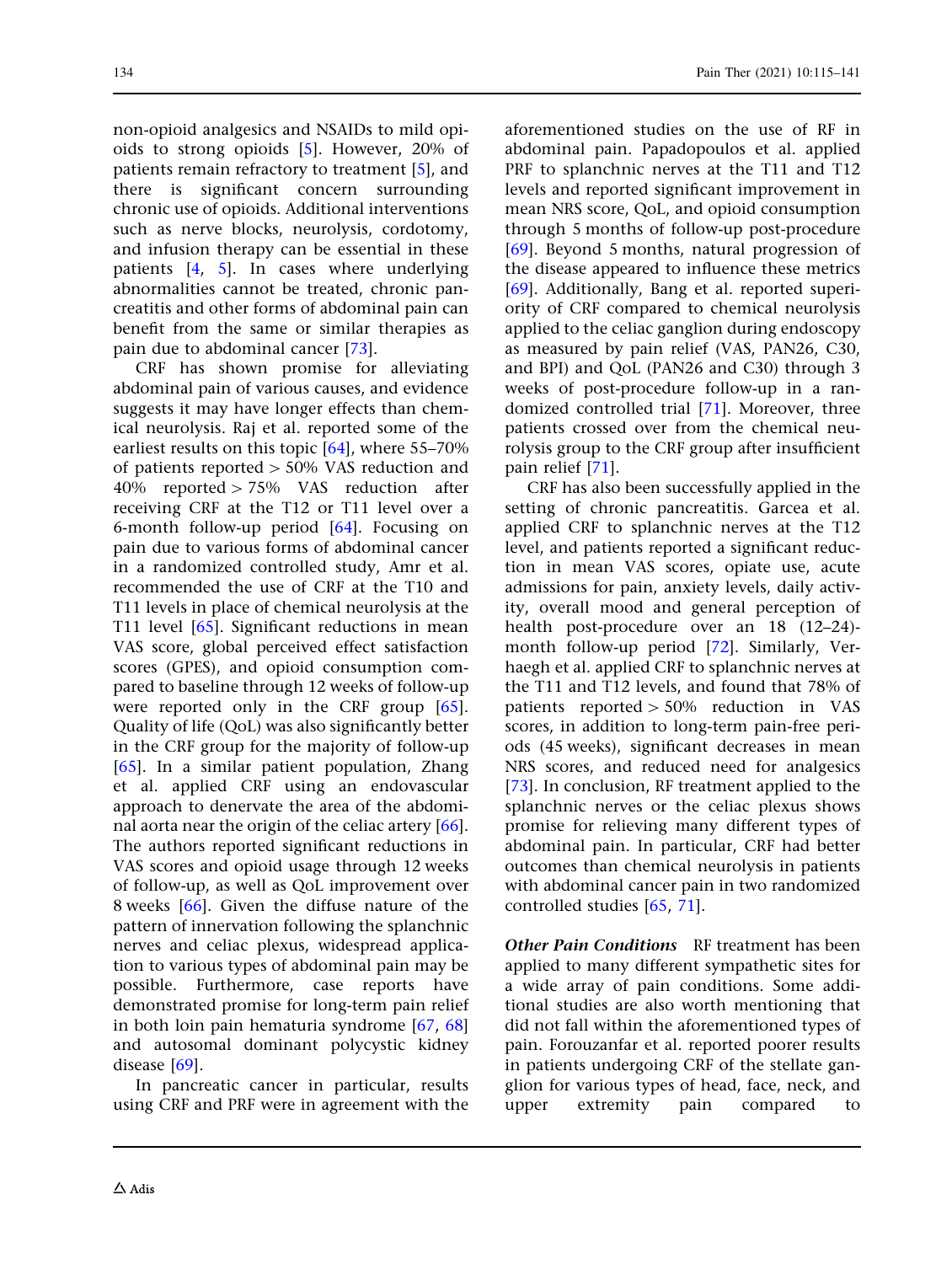aforementioned studies focusing on CRPS with a similar procedure, with 40.7%, 54.7%, and 4.7% of patients experiencing  $> 50\%$  improvement, no change, and worsening of VAS scores after the procedure, respectively [\[76\]](#page-26-0). Abbas et al. also used RF of the stellate ganglion, but instead focused specifically on patients with post-mastectomy neuropathic pain syndrome in a randomized controlled trial [[77](#page-26-0)]. Better outcomes (VAS scores, functional improvement, and rescue analgesia) relative to baseline were reported in patients receiving CRF compared to PRF through the majority of the 24-week follow-up period [[77](#page-26-0)]. Shaaban et al. similarly used PRF of the stellate ganglion to treat a few different neuropathic pain syndromes (post-mastectomy neuropathic pain syndrome, CRPS, and phantom pain), but compared fluoroscopic image guidance to ultrasound guidance in a randomized controlled trial [\[78\]](#page-26-0). Similar significant reductions relative to baseline in VAS as well as morphine and pregabalin consumption were seen in both groups after 3 months [\[78\]](#page-26-0). Additionally, Ding et al. compared the combined use of chemical neurolysis via anhydrous ethanol and CRF to these treatments alone applied to the lumbar sympathetic ganglia at the L2 and L3 vertebral levels for lower extremity painful diabetic peripheral neuropathy in a randomized controlled trial [[79](#page-26-0)]. The greatest reduction in VAS was seen when the treatments were combined, though CRF outperformed chemical neurolysis over 1 year of follow-up [[79](#page-26-0)]. Case reports and series have also shown long-term benefit in patients with pain stemming from vascular issues (i.e. ischemia and paraneoplastic Raynaud's syndrome) [[80–82\]](#page-26-0) and primary erythromelalgia [[83](#page-26-0)].

#### Complications

As with any interventional procedure, complications are of major concern. Some of the most serious claims resulting from ablative (i.e. chemical or thermal) procedures for pain management are nerve injury, pneumothorax, and even brain damage or death [\[8](#page-22-0)]. Many of these serious complications can be avoided by proper patient selection and provider skill and knowledge to perform interventional RF techniques [\[8\]](#page-22-0). Furthermore, thorough knowledge of anatomy and proper utilization of image guidance (fluoroscopy, ultrasound, and computed tomography [CT]) can help interventionalists avoid damaging important neurovascular and organ structures surrounding many of the target SNS sites. The vast majority of studies included in this review utilized fluoroscopic guidance. However, ultrasound  $[35, 77, 78]$  $[35, 77, 78]$  $[35, 77, 78]$  $[35, 77, 78]$  $[35, 77, 78]$  $[35, 77, 78]$  and CT  $[33]$  $[33]$  $[33]$ proved useful in navigating anatomic structures surrounding the stellate ganglion. Furthermore, endoscopic ultrasound [[71](#page-25-0), [74](#page-26-0)] and endovascular [\[66\]](#page-25-0) approaches are useful for reaching the celiac plexus, as opposed to percutaneous methods used at other SNS sites.

In the studies included in this review, reported complications were typically minor and transient. Complications were also more frequent in CRF procedures than in PRF procedures. Complications can be broken down into puncture-related (non-neuropathic) pain, infection, bleeding, neurogenic complications, and systemic complications. Puncture-related pain was localized to the injection site and resolved relatively quickly [\[29,](#page-23-0) [65](#page-25-0), [78,](#page-26-0) [81](#page-26-0)]. A short-lived infection was only reported in one study, which investigated RF of the ganglion impar [[40](#page-24-0)]. Bleeding was reported only at superiorly located SNS sites (stellate ganglion and sphenopalatine ganglion) and included either a local bleed (epistaxis) [\[51\]](#page-24-0) or hematoma formation at the puncture site [\[34,](#page-24-0) [78](#page-26-0)], in the cheek [\[51\]](#page-24-0) or in the prevertebral region [[33](#page-23-0)]. Neurogenic complications included neuropathic pain (post-sympathectomy neuralgia [\[28\]](#page-23-0), paresthesia [[29,](#page-23-0) [50\]](#page-24-0), and regional pain [\[65,](#page-25-0) [84](#page-26-0)]) and non-pain-related complications (hypoesthesia [\[51,](#page-24-0) [73](#page-25-0)], Horner's syndrome [[33](#page-23-0)], ptosis [[77\]](#page-26-0), and off-target nerve lesions [[51](#page-24-0)] using CRF and voice hoarseness using PRF [\[78\]](#page-26-0)). Of note, Horner's syndrome [[33\]](#page-23-0) and ptosis [[77](#page-26-0)] occurred exclusively after targeting the stellate ganglion. Systemic complications included vasovagal collapse after applying CRF to the stellate ganglion [[34](#page-24-0)] as well as hypotension, abdominal colic, and diarrhea after applying CRF to splanchnic nerves [[65](#page-25-0), [72\]](#page-25-0). Temporary hypotension also occurred when CRF was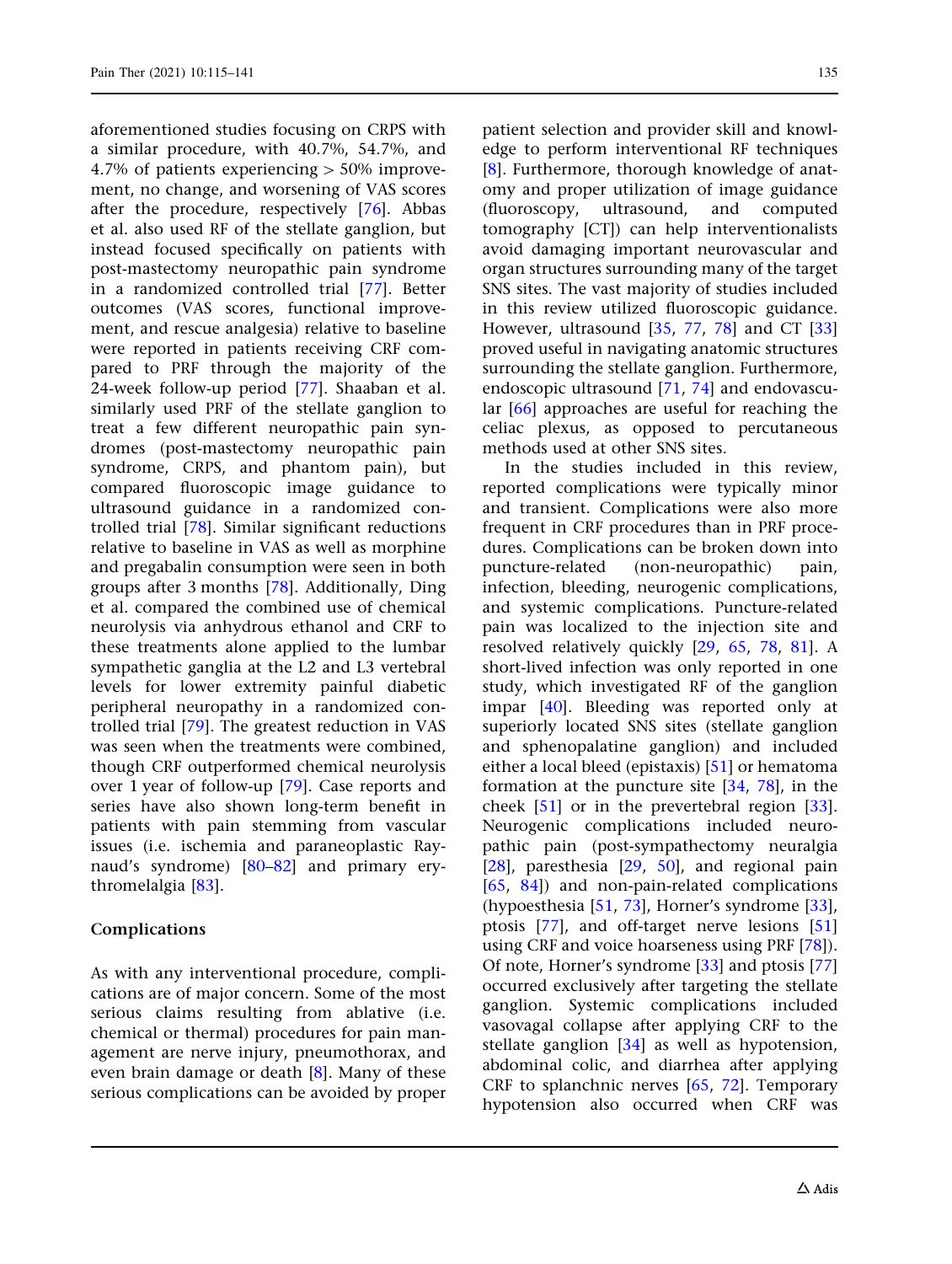applied to lumbar sympathetic ganglia in combination with chemical neurolysis [\[79\]](#page-26-0). Overall, RF is a relatively safe procedure compared to other neurolytic techniques, and complications can be avoided through precise anatomic localization [\[18\]](#page-23-0). However, RF should be employed with great caution given the range of possible complications. PRF further enhances the safety of RF by preventing destructive buildup of heat and should, therefore, be recommended in place of CRF if efficacy is comparable [[18,](#page-23-0) [19\]](#page-23-0).

# CONCLUSIONS

The SNS is implicated in numerous pain conditions including CRPS, pain in the perineal region, headache and facial pain, abdominal pain, and others. Interventional RF treatment holds promise as an effective strategy to relieve patients of debilitating pain who are otherwise refractory to more conservative medical management. However, limited high-quality data exist to support its use in the SNS. Evidence is primarily found in retrospective studies and case series and reports. Only seven randomized controlled studies of various size were found in this literature search [\[29,](#page-23-0) [40](#page-24-0), [65](#page-25-0), [71,](#page-25-0) [77–79](#page-26-0)]. This led to significant variability in the reported outcomes including how pain was assessed, how success of the procedure was determined, and how follow-up was conducted postprocedure.

Given current data, candidates for RF procedures should be carefully selected. Qualifying factors such as type of pain, having pain refractory to conservative medical management, and demonstrated temporary relief from a diagnostic block at the intended target site among others can help determine if patients are likely to benefit from RF intervention [\[10–12](#page-22-0)]. Despite careful selection, results varied to some extent between studies, which may be due in large part to differences in how outcomes were reported. In the studies included in this review, the proportion of patients that did not experience an improvement in pain after an RF procedure varied from as low as 5 or 10% [\[34,](#page-24-0) [35](#page-24-0), [38\]](#page-24-0) to as high as 40% [\[51\]](#page-24-0) or 58% [[76](#page-26-0)],

but generally this proportion fell within the range of 10–30%.

Both CRF and PRF show promise to be effective procedures for relieving SMP, but with some risk of complication. Fortunately, many of the complications are minor and temporary. Possible complications should be weighed against potential benefit. After careful patient selection, thorough understanding of both the anatomy of the target site and optimal RF procedure parameters can facilitate success and avoid complications. In the studies included in this review, exact parameters of RF were variable. Electrode sizes ranged from 20 to 22G with 4–15 mm active tips. CRF and PRF applications also varied in temperature, time, and number. CRF temperatures were in the range of 60–90  $\degree$ C and PRF was delivered at temperatures less than 42 °C. CRF application time ranged from 60 to 90 s whereas PRF varied from 2 to 7 min with a variable number of applications. Future studies are needed to further refine the RF technique to ensure optimal application of procedure parameters, to make further comparisons between RF treatment and other commonly used interventional techniques (e.g., chemical neurolysis, anesthetic block, and spinal cord stimulation), and to make comparisons between CRF and PRF prior to incorporating either of the RF modalities into common practice.

# ACKNOWLEDGEMENTS

Funding. Nicholas Zacharias received funding from the University of Wisconsin-Madison School of Medicine and Public Health (Madison, WI, USA) Shapiro Summer Research Program in support of his work on this review. No Rapid Service Fee was received by the journal for the publication of this article.

Authorship. All named authors meet the International Committee of Medical Journal Editors (ICMJE) criteria for authorship for this article, take responsibility for the integrity of the work as a whole, and have given their approval for this version to be published.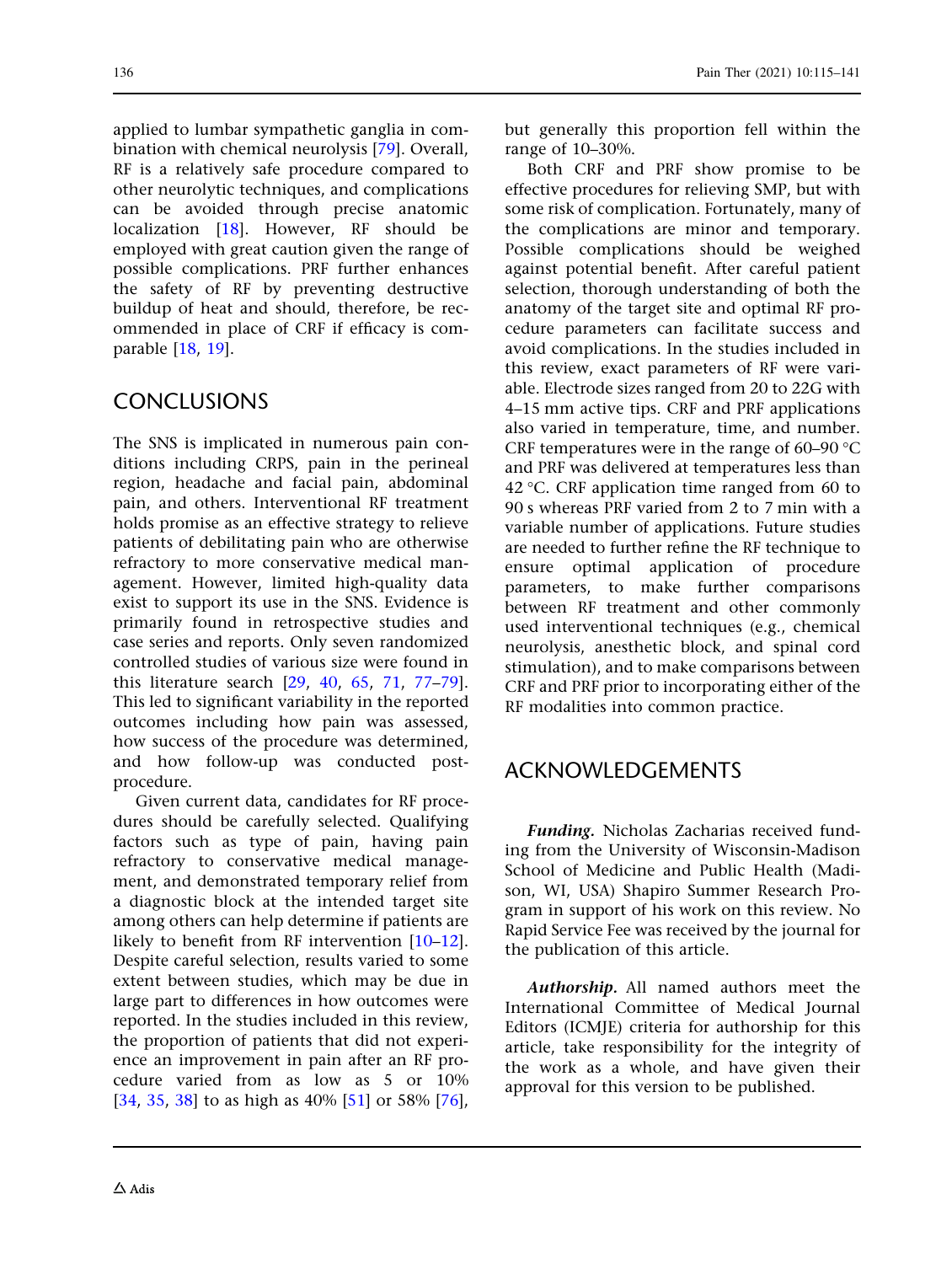<span id="page-22-0"></span>Disclosures. All authors (Nicholas A. Zacharias, Jay Karri, Carol Garcia, Laura K. Lachman and Alaa Abd-Elsayed) declare that they have no conflict of interest related to this work. Nicholas Zacharias received funding from the University of Wisconsin-Madison School of Medicine and Public Health (Madison, WI, USA) Shapiro Summer Research Program. Dr. Alaa Abd-Elsayed is a consultant for Medtronic and Avanos and a member of the journal's Editorial Board.

Compliance with Ethics Guidelines. All data presented in this review are from previously published studies, and the review does not contain any studies performed by the authors of this article.

Data Availability. All data generated or analyzed during this study are included in this published article.

Open Access. This article is licensed under a Creative Commons Attribution-Non-Commercial 4.0 International License, which permits any non-commercial use, sharing, adaptation, distribution and reproduction in any medium or format, as long as you give appropriate credit to the original author(s) and the source, provide a link to the Creative Commons licence, and indicate if changes were made. The images or other third party material in this article are included in the article's Creative Commons licence, unless indicated otherwise in a credit line to the material. If material is not included in the article's Creative Commons licence and your intended use is not permitted by statutory regulation or exceeds the permitted use, you will need to obtain permission directly from the copyright holder. To view a copy of this licence, visit [http://](http://creativecommons.org/licenses/by-nc/4.0/) [creativecommons.org/licenses/by-nc/4.0/.](http://creativecommons.org/licenses/by-nc/4.0/)

### **REFERENCES**

1. Jänig W, Levine J. Autonomic, endocrine, and immune interactions in acute and chronic pain. In: McMahon S, Koltzenburg M, Tracey I, Turk D,

editors. Wall & Melzack's textbook of pain. 6th ed. Philadelphia: Elsevier; 2013. p. 198–210.

- 2. Binder A, Baron R. Complex regional pain syndromes. In: McMahon S, Koltzenburg M, Tracey I, Turk D, editors. Wall & Melzack's textbook of pain. 6th ed. Philadelphia: Elsevier; 2013. p. 961–77.
- 3. van Kleef M, Lataster A, Narouze S, Mekhail N, Geurts JW, van Zundert J. Evidence-based interventional pain medicine according to clinical diagnoses. 2. Cluster headache. Pain Pract. 2009;9(6):435–42. [https://doi.org/10.1111/j.1533-](https://doi.org/10.1111/j.1533-2500.2009.00331.x) [2500.2009.00331.x](https://doi.org/10.1111/j.1533-2500.2009.00331.x).
- 4. Filippiadis D, Tutton S, Kelekis A. Pain management: The rising role of interventional oncology. Diagn Interv Imaging. 2017;98(9):627–34. [https://](https://doi.org/10.1016/j.diii.2017.06.015) [doi.org/10.1016/j.diii.2017.06.015.](https://doi.org/10.1016/j.diii.2017.06.015)
- 5. Careskey H, Narang S. Interventional anesthetic methods for pain in hematology/oncology patients. Hematol Oncol Clin North Am. 2018;32(3):433–45. [https://doi.org/10.1016/j.hoc.2018.01.007.](https://doi.org/10.1016/j.hoc.2018.01.007)
- 6. Wesselmann U, Burnett AL, Heinberg LJ. The urogenital and rectal pain syndromes. Pain. 1997;73(3):269–94. [https://doi.org/10.1016/s0304-](https://doi.org/10.1016/s0304-3959(97)00076-6) [3959\(97\)00076-6](https://doi.org/10.1016/s0304-3959(97)00076-6).
- 7. Day M. Sympathetic blocks: the evidence. Pain Pract. 2008;8(2):98–109. [https://doi.org/10.1111/j.](https://doi.org/10.1111/j.1533-2500.2008.00177.x) [1533-2500.2008.00177.x.](https://doi.org/10.1111/j.1533-2500.2008.00177.x)
- 8. Carlson J, Hogan P. Complications related to radiofrequency procedures for the treatment of chronic pain. In: Ranson M, Pope J, Deer T, editors. Reducing risks and complications of interventional pain procedures. Philadelphia: Elsevier; 2012. p.  $55-69.$
- 9. Chen SS, Zhang JM. Progress in sympathetically mediated pathological pain. J Anesth Perioper Med. 2015;2(4):216–25. [https://doi.org/10.24015/JAPM.](https://doi.org/10.24015/JAPM.2015.0029) [2015.0029](https://doi.org/10.24015/JAPM.2015.0029).
- 10. Waldman S. Lumbar sympathetic Ganglion Block: radiofrequency lesioning. In: Atlas of interventional pain management, 5th ed. Chap 99, Philadelphia: Elsevier; 2021. p. 542–5.
- 11. Waldman S. Sphenopalatine Ganglion Block: radiofrequency lesioning. In: Atlas of interventional pain management, 5th ed. Char 6, Philadelphia: Elsevier; 2021. p. 24–6.
- 12. Waldman S. Stellate Ganglion Block: radiofrequency lesioning. Atlas of interventional pain management. 5th edn. Philadelphia: Elsevier; 2021. pp. 172–6.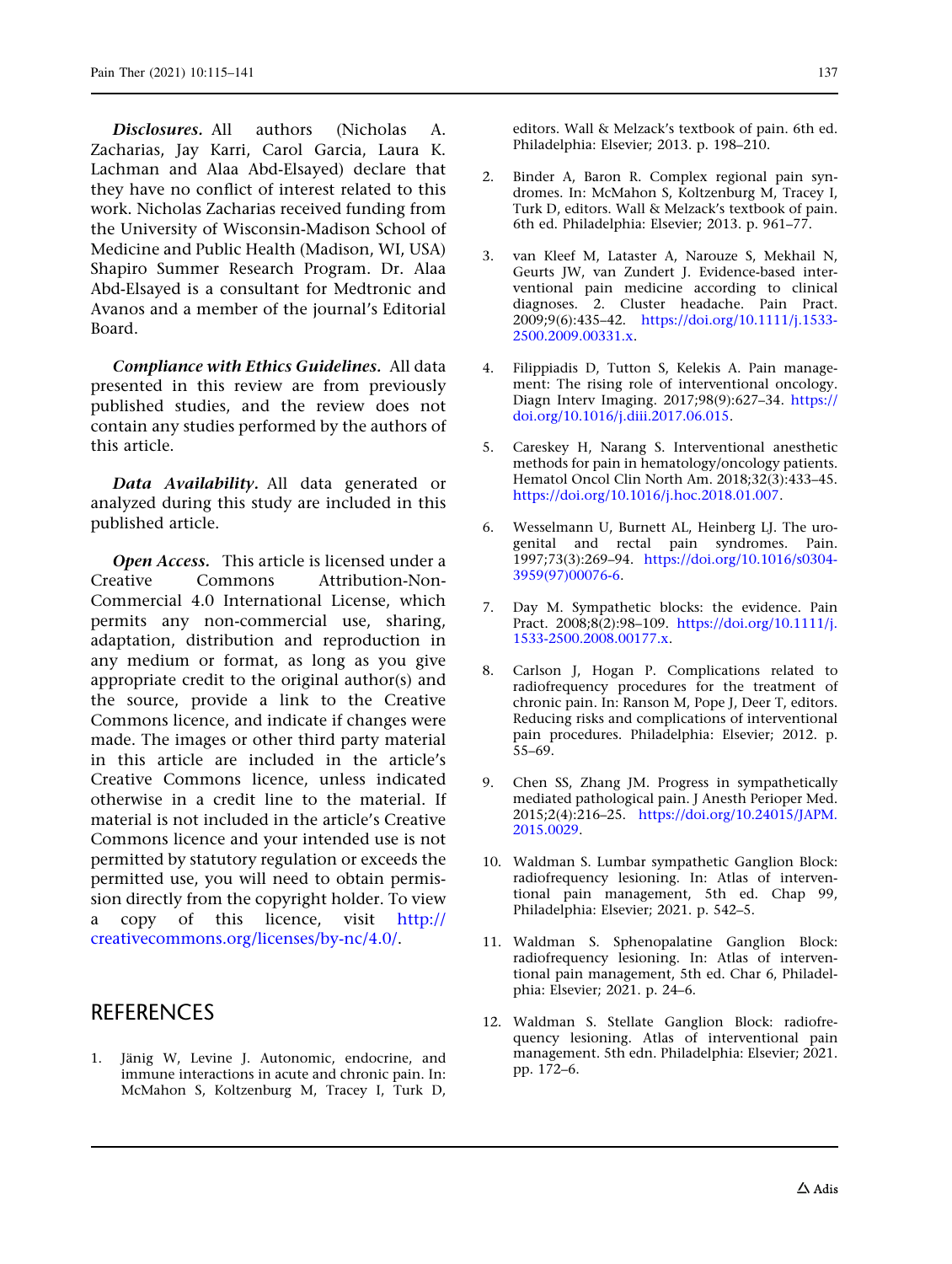- <span id="page-23-0"></span>13. Ashkenazi A, Schwedt T. Cluster headache–acute and prophylactic therapy. Headache. 2011;51(2): 272–86. [https://doi.org/10.1111/j.1526-4610.2010.](https://doi.org/10.1111/j.1526-4610.2010.01830.x) [01830.x.](https://doi.org/10.1111/j.1526-4610.2010.01830.x)
- 14. Elkhashab Y, Ng A. A review of current treatment options for coccygodynia. Curr Pain Headache Rep. 2018;22(4):28. [https://doi.org/10.1007/s11916-018-](https://doi.org/10.1007/s11916-018-0683-7) [0683-7](https://doi.org/10.1007/s11916-018-0683-7).
- 15. Patijn J, Janssen M, Hayek S, Mekhail N, Van Zundert J, van Kleef M. 14. Coccygodynia. Pain Pract. 2010;10(6):554–9. [https://doi.org/10.1111/j.1533-](https://doi.org/10.1111/j.1533-2500.2010.00404.x) [2500.2010.00404.x](https://doi.org/10.1111/j.1533-2500.2010.00404.x).
- 16. Malik K. Pulsed radiofrequency, water-cooled radiofrequency, and cryoneurolysis. In: Benzon HT, Raja S, Liu SS, Fishman S, Cohen SP, editors. Essentials of pain medicine. 4th ed. Philadelphia: Elseiver; 2018. p. 619–26.
- 17. Williams K, Guarino A, Raja S. Complex Regional Pain Syndrome. In: Benzon HT, Raja S, Liu SS, Fishman S, Cohen SP, editors. Essentials of pain medicine. 4th ed. Philadelphia: Elseiver; 2018. p. 223–32.
- 18. Rosenthal R. Radiofrequency Lesioning. In: Waldman S, editor. Pain management. 2nd ed. Philadelphia: Elsevier; 2011. p. 1331-60.
- 19. van Eerd M, van Kleef M, Van Zundert J. Radiofrequency Treatment. In: Benzon H, Rathmell J, Wu C, Turk D, Argoff C, Hurley R, editors. Practical management of pain. 5th ed. Philadelphia: Elsevier; 2014. p. 846–65.
- 20. Albayrak I, Apiliogullari S, Onal O, Gungor C, Saltali A, Levendoglu F. Pulsed radiofrequency applied to the dorsal root ganglia for treatment of poststroke complex regional pain syndrome: a case series. J Clin Anesth. 2016;33:192–7. [https://doi.](https://doi.org/10.1016/j.jclinane.2016.03.059) [org/10.1016/j.jclinane.2016.03.059](https://doi.org/10.1016/j.jclinane.2016.03.059).
- 21. Apiliogullari S, Aydin BK, Onal O, Kirac Y, Celik JB. Pulsed radiofrequency of dorsal root ganglia for the treatment of complex regional pain syndrome in an adolescent with poliomyelitis sequel: a case report. Pain Med. 2015;16(7):1369–72. [https://doi.org/10.](https://doi.org/10.1111/pme.12710) [1111/pme.12710.](https://doi.org/10.1111/pme.12710)
- 22. Kim HS, Wu PH, Jang IT. Lumbar degenerative disease part 1: anatomy and pathophysiology of intervertebral discogenic pain and radiofrequency ablation of basivertebral and sinuvertebral nerve treatment for chronic discogenic back pain: a prospective case series and review of literature. Int J Mol Sci. 2020. [https://doi.org/10.3390/](https://doi.org/10.3390/ijms21041483) [ijms21041483.](https://doi.org/10.3390/ijms21041483)
- 23. Peripheral GI, Pathways A. In: Mai J, editor. The human nervous system. 3rd ed. Philedelphia: Elsevier; 2012. p. 141–85.
- 24. Waldman S. Thoracic sympathetic Ganglion block. Atlas of interventional pain management, 5th edn. Philadelphia: Elsevier; 2021. pp. 383-7.
- 25. Waldman S. Splanchnic nerve block: classic twoneedle technique. Atlas of interventional pain management, 5th edn. Philadelphia: Elsevier; 2021. pp. 429–35.
- 26. Waldman S. Ganglion of Walther (Impar) block: transcoccygeal technique. Atlas of interventional pain management, 5th edn. Philadelphia: Elsevier; 2021. pp. 753–6.
- 27. Liberati A, Altman DG, Tetzlaff J, et al. The PRISMA statement for reporting systematic reviews and meta-analyses of studies that evaluate health care interventions: explanation and elaboration. PLoS Med. 2009. [https://doi.org/10.1371/journal.pmed.](https://doi.org/10.1371/journal.pmed.1000100) [1000100](https://doi.org/10.1371/journal.pmed.1000100).
- 28. Haynsworth RF Jr, Noe CE. Percutaneous lumbar sympathectomy: a comparison of radiofrequency denervation versus phenol neurolysis. Anesthesiology. 1991;74(3):459–63.
- 29. Manjunath PS, Jayalakshmi TS, Dureja GP, Prevost AT. Management of lower limb complex regional pain syndrome type 1: an evaluation of percutaneous radiofrequency thermal lumbar sympathectomy versus phenol lumbar sympathetic neurolysis—a pilot study. Anesth Analg. 2008;106(2):647–9. [https://doi.org/10.1213/01.ane.](https://doi.org/10.1213/01.ane.0000298285.39480.28) [0000298285.39480.28](https://doi.org/10.1213/01.ane.0000298285.39480.28) (table of contents).
- 30. Akkoc Y, Uyar M, Oncu J, Ozcan Z, Durmaz B. Complex regional pain syndrome in a patient with spinal cord injury: management with pulsed radiofrequency lumbar sympatholysis. Spinal Cord. 2008;46(1):82–4. [https://doi.org/10.1038/sj.sc.](https://doi.org/10.1038/sj.sc.3102074) [3102074](https://doi.org/10.1038/sj.sc.3102074).
- 31. Djuric V. Pulsed radiofrequency treatment of complex regional pain syndrome: a case series. Pain Res Manag. 2014;19(4):186–90. [https://doi.org/10.](https://doi.org/10.1155/2014/835083) [1155/2014/835083.](https://doi.org/10.1155/2014/835083)
- 32. Singh Rana SP, Abraham M, Gupta V, Biswas S, Marda M. Stellate ganglion pulsed radiofrequency ablation for stretch induced complex regional pain syndrome type II. Saudi J Anaesth. 2015;4:470–3.
- 33. Kastler A, Aubry S, Sailley N, et al. CT-guided stellate ganglion blockade vs. radiofrequency neurolysis in the management of refractory type I complex regional pain syndrome of the upper limb. Eur Radiol. 2013;23(5):1316–22. [https://doi.org/10.](https://doi.org/10.1007/s00330-012-2704-y) [1007/s00330-012-2704-y.](https://doi.org/10.1007/s00330-012-2704-y)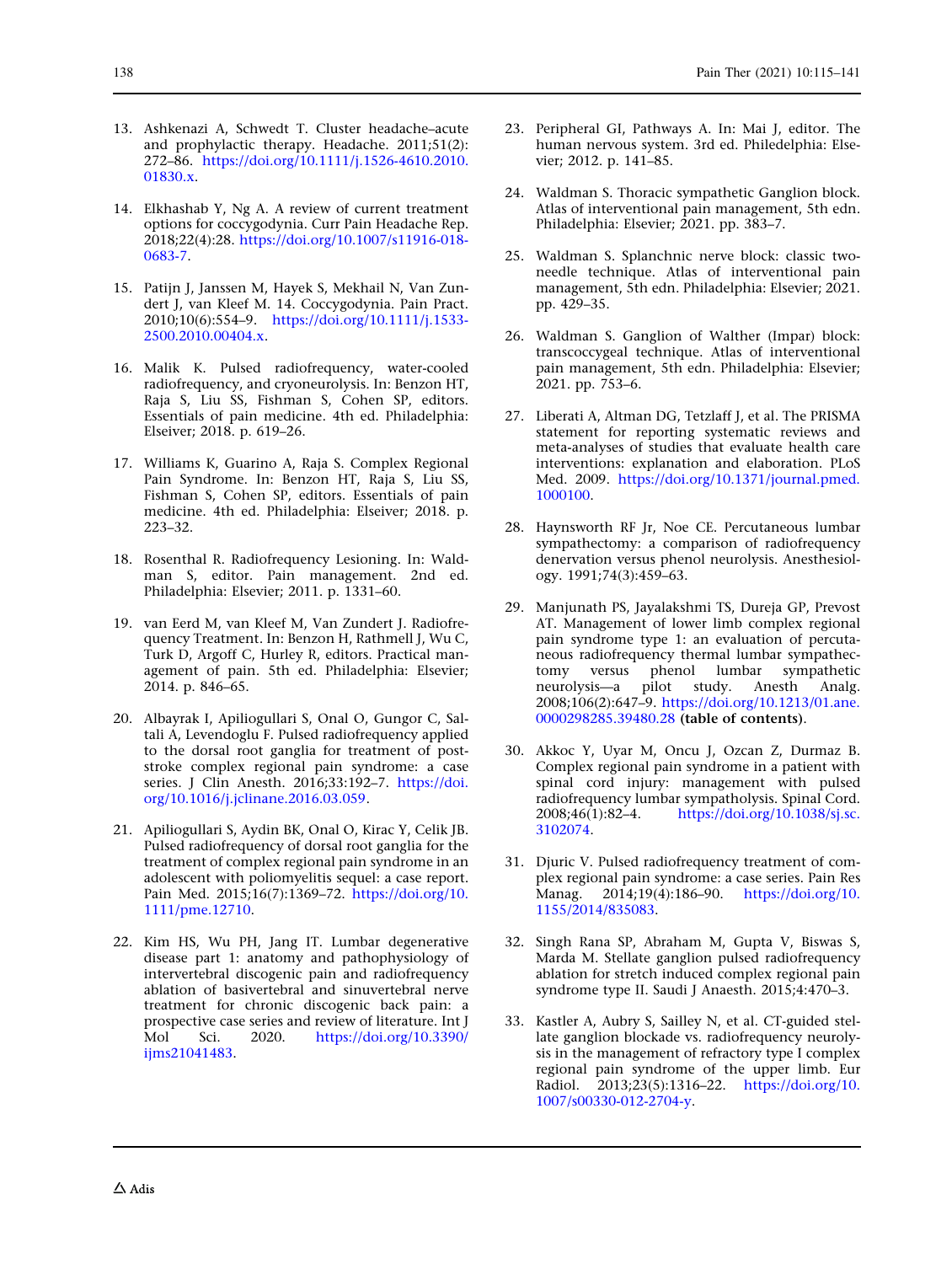- <span id="page-24-0"></span>34. Geurts JWM. Percutaneous radiofrequency lesion of the stellate ganglion in the treatment of pain in upper extremity reflex sympathetic dystrophy. Pain Clin. 1993;6(1):17–25.
- 35. Kim ED, Yoo WJ, Kim YN, Park HJ. Ultrasoundguided pulsed radiofrequency treatment of the cervical sympathetic chain for complex regional pain syndrome: a retrospective observational study. Medicine (Baltimore). 2017;96(1):e5856. [https://](https://doi.org/10.1097/md.0000000000005856) [doi.org/10.1097/md.0000000000005856](https://doi.org/10.1097/md.0000000000005856).
- 36. Park J, Lee YJ, Kim ED. Clinical effects of pulsed radiofrequency to the thoracic sympathetic ganglion versus the cervical sympathetic chain in patients with upper-extremity complex regional pain syndrome: a retrospective analysis. Medicine (Baltimore). 2019;98(5):e14282. [https://doi.org/10.](https://doi.org/10.1097/md.0000000000014282) [1097/md.0000000000014282.](https://doi.org/10.1097/md.0000000000014282)
- 37. Reig E, Abejón D, del Pozo C, Insausti J, Contreras R. Thermocoagulation of the ganglion impar or ganglion of Walther: description of a modified approach. Preliminary results in chronic, nononcological pain. Pain Pract. 2005;5(2):103–10. <https://doi.org/10.1111/j.1533-2500.2005.05206.x>.
- 38. Demircay E, Kabatas S, Cansever T, Yilmaz C, Tuncay C, Altinors N. Radiofrequency thermocoagulation of ganglion impar in the management of coccydynia: preliminary results. Turk Neurosurg. 2010;20(3):328–33. [https://doi.org/10.5137/1019-](https://doi.org/10.5137/1019-5149.jtn.2852-09.0) [5149.jtn.2852-09.0.](https://doi.org/10.5137/1019-5149.jtn.2852-09.0)
- 39. Kırcelli A, Demirçay E, Özel Ö, et al. Radiofrequency thermocoagulation of the ganglion impar for coccydynia management: long-term effects. Pain Pract. 2019;19(1):9–15. [https://doi.org/10.1111/papr.](https://doi.org/10.1111/papr.12698) [12698](https://doi.org/10.1111/papr.12698).
- 40. Usmani H, Dureja GP, Andleeb R, Tauheed N, Asif N. Conventional radiofrequency thermocoagulation vs pulsed radiofrequency neuromodulation of ganglion impar in chronic perineal pain of nononcological origin. Pain Med. 2018;19(12): 2348–56. [https://doi.org/10.1093/pm/pnx244.](https://doi.org/10.1093/pm/pnx244)
- 41. Atim A, Ergin A, Bilgiç S, Deniz S, Kurt E. Pulsed radiofrequency in the treatment of coccygodynia. Agri. 2011;23(1):1–6. [https://doi.org/10.5505/agri.](https://doi.org/10.5505/agri.2011.59002) [2011.59002](https://doi.org/10.5505/agri.2011.59002).
- 42. Gopal H, Mc CC. Coccygodynia treated by pulsed radio frequency treatment to the Ganglion of Impar: a case series. J Back Musculoskelet Rehabil. 2014;27(3):349–54. [https://doi.org/10.3233/bmr-](https://doi.org/10.3233/bmr-140454)[140454](https://doi.org/10.3233/bmr-140454).
- 43. Karaman H, Tüfek A, Kavak GO, Yildirim ZB, Celik F. Would pulsed radiofrequency applied to different anatomical regions have effective results for

chronic pain treatment? J Pak Med Assoc. 2011;61(9):879–85.

- 44. Sir E, Eksert S. Comparison of block and pulsed radiofrequency of the ganglion impar in coccygodynia. Turk J Med Sci. 2019;49(5):1555–9. [https://](https://doi.org/10.3906/sag-1906-51) [doi.org/10.3906/sag-1906-51](https://doi.org/10.3906/sag-1906-51).
- 45. Gürses E. Impar ganglion radiofrequency application in successful management of oncologic perineal pain. J Pak Med Assoc. 2014;64(6):697–9.
- 46. Keun Sook K, Hyun Hak K, Sung Mi H, So Young L, Soon Yong H, Keun MS. Stereotactic neurotomy of the Ganglion impar through the sacrococcygeal junction in cancer-related perianal pain—a case report. Korean J Pain. 2005;18(2):263–6.
- 47. Kim JH, Kim E, Kim BI. Pulsed radiofrequency treatment of the superior hypogastric plexus in an interstitial cystitis patient with chronic pain and symptoms refractory to oral and intravesical medications and bladder hydrodistension: a case report. Medicine (Baltimore). 2016;95(49):e5549. [https://](https://doi.org/10.1097/md.0000000000005549) [doi.org/10.1097/md.0000000000005549.](https://doi.org/10.1097/md.0000000000005549)
- 48. Usta B, Gozdemir M, Sert H, Muslu B, Demircioglu RI. Fluoroscopically guided ganglion impar block by pulsed radiofrequency for relieving coccydynia. J Pain Symptom Manage. 2010;6:e1-2.
- 49. Filippini-De MG. Retrospective analysis of radiofrequency lesions of the sphenopalatine ganglion in the treatment of 19 cluster headache patients. Pain Clin. 1999;11(4):285–91.
- 50. Narouze S, Kapural L, Casanova J, Mekhail N. Sphenopalatine ganglion radiofrequency ablation for the management of chronic cluster headache. Headache. 2009;49(4):571–7. [https://doi.org/10.](https://doi.org/10.1111/j.1526-4610.2008.01226.x) [1111/j.1526-4610.2008.01226.x.](https://doi.org/10.1111/j.1526-4610.2008.01226.x)
- 51. Sanders M, Zuurmond WW. Efficacy of sphenopalatine ganglion blockade in 66 patients suffering from cluster headache: a 12- to 70-month follow-up evaluation. J Neurosurg. 1997;87(6):876–80. [https://doi.org/10.3171/jns.1997.87.6.0876.](https://doi.org/10.3171/jns.1997.87.6.0876)
- 52. Salgado-López L, de Quintana-Schmidt C, Belvis Nieto R, et al. Efficacy of sphenopalatine Ganglion radiofrequency in refractory chronic cluster headache. World Neurosurg. 2019;122:e262–9. [https://](https://doi.org/10.1016/j.wneu.2018.10.007) [doi.org/10.1016/j.wneu.2018.10.007](https://doi.org/10.1016/j.wneu.2018.10.007).
- 53. Fang L, Jingjing L, Ying S, Lan M, Tao W, Nan J. Computerized tomography-guided sphenopalatine ganglion pulsed radiofrequency treatment in 16 patients with refractory cluster headaches: twelveto 30-month follow-up evaluations. Cephalalgia.<br>2016;36(2):106–12. https://doi.org/10.1177/ 2016;36(2):106–12. [https://doi.org/10.1177/](https://doi.org/10.1177/0333102415580113) [0333102415580113.](https://doi.org/10.1177/0333102415580113)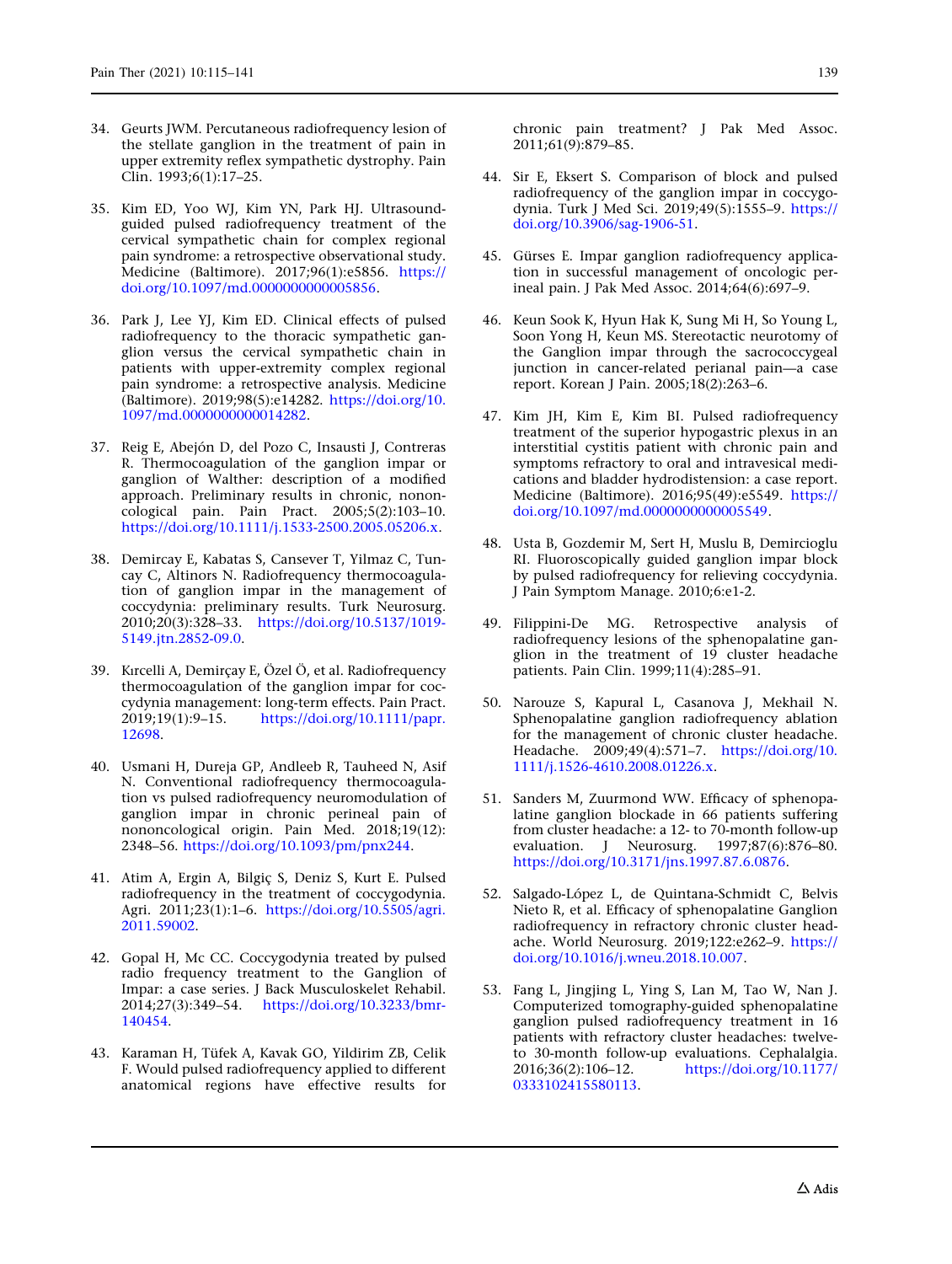- <span id="page-25-0"></span>54. Shah RV, Racz GB. Long-term relief of posttraumatic headache by sphenopalatine ganglion pulsed radiofrequency lesioning: a case report. Arch Phys Med Rehabil. 2004;85(6):1013–6. [https://doi.org/](https://doi.org/10.1016/j.apmr.2003.07.017) [10.1016/j.apmr.2003.07.017.](https://doi.org/10.1016/j.apmr.2003.07.017)
- 55. Beams JL, Kline MT, Rozen TD. Treatment of hemicrania continua with radiofrequency ablation and long-term follow-up. Cephalalgia. 2015;35(13): 1208–13. [https://doi.org/10.1177/](https://doi.org/10.1177/0333102415575726) [0333102415575726.](https://doi.org/10.1177/0333102415575726)
- 56. Bayer E, Racz GB, Miles D, Heavner J. Sphenopalatine ganglion pulsed radiofrequency treatment in 30 patients suffering from chronic face and head pain. Pain Pract. 2005;5(3):223–7. [https://doi.org/](https://doi.org/10.1111/j.1533-2500.2005.05314.x) [10.1111/j.1533-2500.2005.05314.x.](https://doi.org/10.1111/j.1533-2500.2005.05314.x)
- 57. Akbas M, Gunduz E, Sanli S, Yegin A. Sphenopalatine ganglion pulsed radiofrequency treatment in patients suffering from chronic face and head pain. Braz J Anesthesiol. 2016;66(1):50–4. [https://doi.org/](https://doi.org/10.1016/j.bjane.2014.06.001) [10.1016/j.bjane.2014.06.001.](https://doi.org/10.1016/j.bjane.2014.06.001)
- 58. Oomen KP, van Wijck AJ, Hordijk GJ, de Ru JA. Effects of radiofrequency thermocoagulation of the sphenopalatine ganglion on headache and facial pain: correlation with diagnosis. J Orofac Pain. 2012;26(1):59–64.
- 59. Carcamo CR. Pulsed radiofrequency of superior cervical sympathetic ganglion for treatment of refractory migraine. Pain Med. 2017;8:1598–600.
- 60. Loomba V, Upadhyay A, Kaveeshvar H. Radiofrequency ablation of the sphenopalatine Ganglion using cone beam computed tomography for intractable cluster headache. Pain Phys. 2016;19(7): E1093–6.
- 61. Bendersky DC, Hem SM, Yampolsky CG. Unsuccessful pulsed radiofrequency of the sphenopalatine ganglion in patients with chronic cluster headache and subsequent successful thermocoagulation. Pain Pract. 2015;15(5):E40–5. [https://doi.org/10.1111/](https://doi.org/10.1111/papr.12288) [papr.12288.](https://doi.org/10.1111/papr.12288)
- 62. Chua NH, Vissers KC, Wilder-Smith OH. Quantitative sensory testing may predict response to sphenopalatine ganglion pulsed radiofrequency treatment in cluster headaches: a case series. Pain Pract. 2011;11(5):439–45. [https://doi.org/10.1111/j.](https://doi.org/10.1111/j.1533-2500.2010.00445.x) [1533-2500.2010.00445.x.](https://doi.org/10.1111/j.1533-2500.2010.00445.x)
- 63. Salar G, Ori C, Iob I, Fiore D. Percutaneous thermocoagulation for sphenopalatine ganglion neuralgia. Acta Neurochir (Wien). 1987;84(1–2):24–8. <https://doi.org/10.1007/bf01456346>.
- 64. Raj PP, Sahinler B, Lowe M. Radiofrequency lesioning of splanchnic nerves. Pain Pract.

2002;2(3):241–7. [https://doi.org/10.1046/j.1533-](https://doi.org/10.1046/j.1533-2500.2002.02030.x) [2500.2002.02030.x.](https://doi.org/10.1046/j.1533-2500.2002.02030.x)

- 65. Amr SA, Reyad RM, Othman AH, et al. Comparison between radiofrequency ablation and chemical neurolysis of thoracic splanchnic nerves for the management of abdominal cancer pain, randomized trial. Eur J Pain. 2018;22(10):1782–90. [https://](https://doi.org/10.1002/ejp.1274) [doi.org/10.1002/ejp.1274](https://doi.org/10.1002/ejp.1274).
- 66. Zhang Q, Guo JH, Zhu HD, et al. Endovascular denervation: a new approach for cancer pain relief? J Vasc Interv Radiol. 2018;29(12):1639–44. [https://](https://doi.org/10.1016/j.jvir.2018.08.008) [doi.org/10.1016/j.jvir.2018.08.008](https://doi.org/10.1016/j.jvir.2018.08.008).
- 67. Moeschler SM, Hoelzer BC, Eldrige JS. A patient with loin hematuria syndrome and chronic flank pain treated with pulsed radiofrequency of the splanchnic nerves. Clin J Pain. 2013;29(11):e26–9. [https://doi.org/10.1097/AJP.0b013e31828c8922.](https://doi.org/10.1097/AJP.0b013e31828c8922)
- 68. Gambaro G, Fulignati P, Spinelli A, Rovella V, Di Daniele N. Percutaneous renal sympathetic nerve ablation for loin pain haematuria syndrome. Nephrol Dial Transpl. 2013;28(9):2393–5. [https://](https://doi.org/10.1093/ndt/gft059) [doi.org/10.1093/ndt/gft059.](https://doi.org/10.1093/ndt/gft059)
- 69. Casteleijn NF, de Jager RL, Neeleman MP, Blankestijn PJ, Gansevoort RT. Chronic kidney pain in autosomal dominant polycystic kidney disease: a case report of successful treatment by catheterbased renal denervation. Am J Kidney Dis. 2014;63(6):1019–21. [https://doi.org/10.1053/j.ajkd.](https://doi.org/10.1053/j.ajkd.2013.12.011) [2013.12.011.](https://doi.org/10.1053/j.ajkd.2013.12.011)
- 70. Papadopoulos D, Kostopanagiotou G, Batistaki C. Bilateral thoracic splanchnic nerve radiofrequency thermocoagulation for the management of endstage pancreatic abdominal cancer pain. Pain Phys.  $2013;16(2):125-33.$
- 71. Bang JY, Sutton B, Hawes RH, Varadarajulu S. EUSguided celiac ganglion radiofrequency ablation versus celiac plexus neurolysis for palliation of pain in pancreatic cancer: a randomized controlled trial (with videos). Gastrointest Endosc. 2019;89(1):58- 66.e3. <https://doi.org/10.1016/j.gie.2018.08.005>.
- 72. Garcea G, Thomasset S, Berry DP, Tordoff S. Percutaneous splanchnic nerve radiofrequency ablation for chronic abdominal pain. ANZ J Surg. 2005;75(8):640–4. [https://doi.org/10.1111/j.1445-](https://doi.org/10.1111/j.1445-2197.2005.03486.x) [2197.2005.03486.x.](https://doi.org/10.1111/j.1445-2197.2005.03486.x)
- 73. Verhaegh BP, van Kleef M, Geurts JW, et al. Percutaneous radiofrequency ablation of the splanchnic nerves in patients with chronic pancreatitis: results of single and repeated procedures in 11 patients. Pain Pract. 2013;13(8):621-6. [https://doi.org/10.](https://doi.org/10.1111/papr.12030) [1111/papr.12030.](https://doi.org/10.1111/papr.12030)